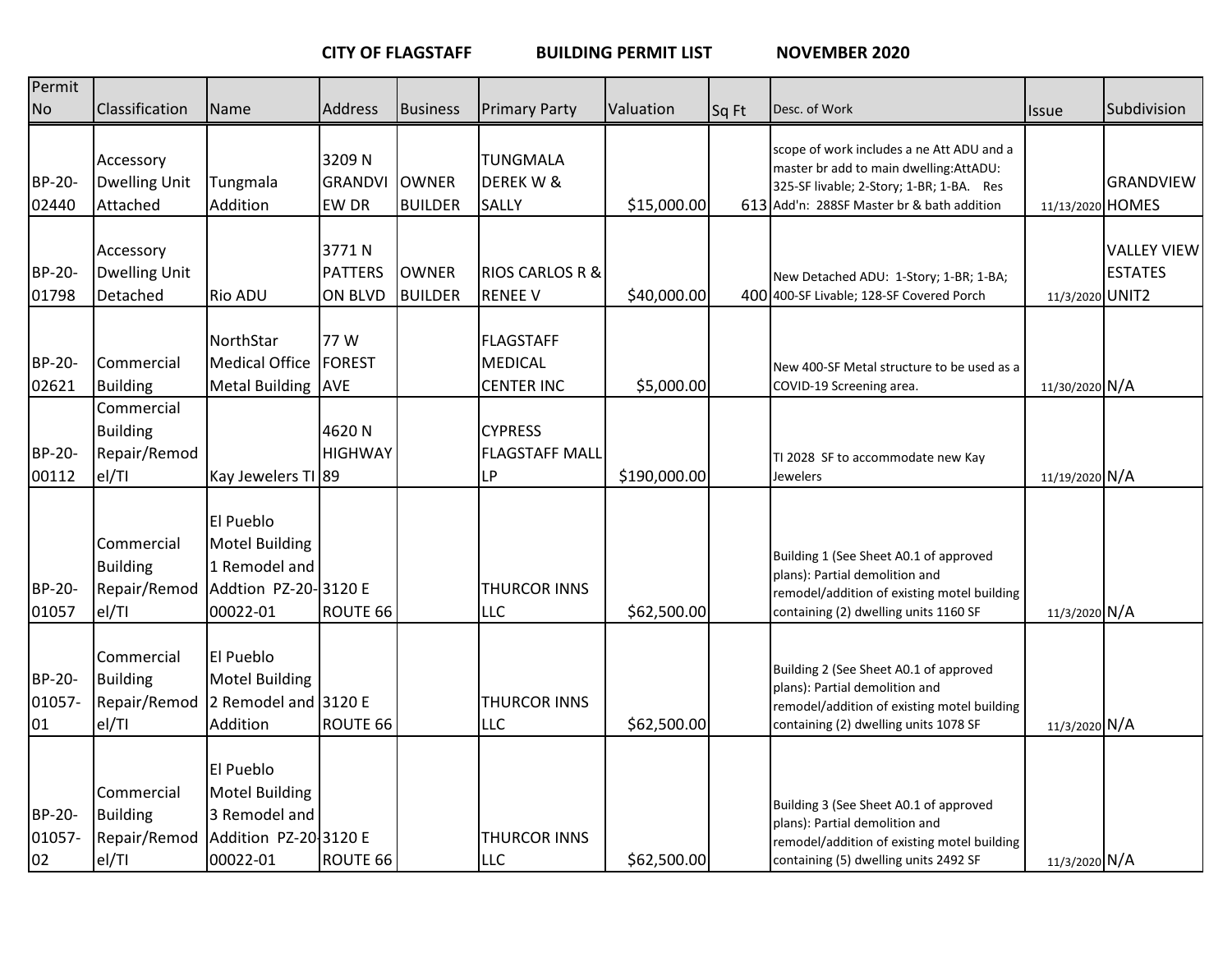|                        |                                                        | El Pueblo                         |                                      |                                                   |                                                  |              |                                                                                                                                                                                                                                                                                                                                                                         |                   |                    |
|------------------------|--------------------------------------------------------|-----------------------------------|--------------------------------------|---------------------------------------------------|--------------------------------------------------|--------------|-------------------------------------------------------------------------------------------------------------------------------------------------------------------------------------------------------------------------------------------------------------------------------------------------------------------------------------------------------------------------|-------------------|--------------------|
|                        | Commercial                                             | Motel Building                    |                                      |                                                   |                                                  |              | Building 5 (See Sheet A0.1 of approved                                                                                                                                                                                                                                                                                                                                  |                   |                    |
| BP-20-                 | <b>Building</b>                                        | 5 Remodel and                     |                                      |                                                   |                                                  |              | plans): Partial demolition and remodel of                                                                                                                                                                                                                                                                                                                               |                   |                    |
| 01057-                 | Repair/Remod                                           | Addition PZ-20 3120 E             |                                      |                                                   | <b>THURCOR INNS</b>                              |              | existing motel building containing lobby                                                                                                                                                                                                                                                                                                                                |                   |                    |
| 03                     | el/TI                                                  | 00022-01                          | ROUTE 66                             |                                                   | LLC                                              | \$62,500.00  | breakfast room and exterior patio 990 SF                                                                                                                                                                                                                                                                                                                                | 11/3/2020 N/A     |                    |
|                        | Commercial                                             | Flagstaff                         |                                      | Energy                                            |                                                  |              |                                                                                                                                                                                                                                                                                                                                                                         |                   |                    |
|                        | <b>Building</b>                                        | Mission                           | 1201W                                | Seal                                              | <b>FLAGSTAFF</b>                                 |              |                                                                                                                                                                                                                                                                                                                                                                         |                   | COCONINO           |
| <b>BP-20-</b>          | Repair/Remod                                           | Tabernacle                        | <b>KAIBAB</b>                        | Corporatio MISSION                                |                                                  |              | Covered entry with partial height masonry                                                                                                                                                                                                                                                                                                                               |                   | <b>WEST</b>        |
| 01749                  | el/TI                                                  | <b>Entry Cover</b>                | <b>LN</b>                            | n.                                                | <b>TABERNACLE</b>                                | \$10,000.00  | wall 216 SF                                                                                                                                                                                                                                                                                                                                                             |                   | 11/20/2020 AMENDED |
|                        |                                                        |                                   |                                      |                                                   | <b>FLAGSTAFF</b>                                 |              |                                                                                                                                                                                                                                                                                                                                                                         |                   |                    |
|                        |                                                        | <b>Grand Canyon</b>               |                                      |                                                   | PEDIATRIC                                        |              |                                                                                                                                                                                                                                                                                                                                                                         |                   |                    |
|                        | Commercial                                             | Oral & Facial                     | 1600W                                |                                                   | <b>DENTISTRY</b>                                 |              | Tenant improvement for dental/oral &                                                                                                                                                                                                                                                                                                                                    |                   | <b>PONDEROSA</b>   |
|                        | <b>Building</b>                                        | Surgery TI                        | <b>UNIVERSI</b>                      | <b>WESPAC</b>                                     | <b>DEFINED</b>                                   |              | facial surgery clinic 2218 SF B Occupancy                                                                                                                                                                                                                                                                                                                               |                   | <b>PARK</b>        |
| BP-20-                 | Repair/Remod                                           | (Suites                           | <b>TY AVE</b>                        | <b>CONSTRU</b>                                    | BENEFIT                                          |              | Group Type VB Construction; Occupant                                                                                                                                                                                                                                                                                                                                    |                   | <b>BUSINESS</b>    |
| 02227                  | el/TI                                                  | 101/116                           | <b>STE 101</b>                       |                                                   | <b>CTION INC PENSION PLAN</b>                    | \$325,000.00 | $load = 23 persons$                                                                                                                                                                                                                                                                                                                                                     | 11/25/2020 CENTER |                    |
|                        | Commercial                                             |                                   |                                      |                                                   | <b>NAVAJO HOPI</b>                               |              |                                                                                                                                                                                                                                                                                                                                                                         |                   |                    |
|                        | <b>Building</b>                                        | <b>Sacred Peaks</b>               | 6300N                                | <b>LOVEN</b>                                      | <b>HEALTH</b>                                    |              | Interior tenant improvement of existing<br>vacant space for new treatment unit of                                                                                                                                                                                                                                                                                       |                   |                    |
| <b>BP-20-</b>          | Repair/Remod                                           | Pod 3/COVID                       | <b>HIGHWAY CONTRAC</b>               |                                                   | FOUNDATION                                       |              | health care clinic 2770 SF. Adds 28 persons                                                                                                                                                                                                                                                                                                                             |                   |                    |
| 02256                  | el/TI                                                  | Unit                              | 89                                   | <b>TING INC</b>                                   | <b>INC</b>                                       | \$750,000.00 | to the existing building occupant load.                                                                                                                                                                                                                                                                                                                                 | 11/2/2020 N/A     |                    |
| <b>BP-20-</b><br>02367 | Commercial<br><b>Building</b><br>Repair/Remod<br>el/TI | <b>FMC Coffee</b><br>Shop Remodel | 1200 N<br><b>BEAVER</b><br><b>ST</b> | <b>LOVEN</b><br><b>CONTRAC</b><br><b>TING INC</b> | <b>FLAGSTAFF</b><br>MEDICAL<br><b>CENTER INC</b> | \$25,000.00  | Demolition of existing coffee shop<br>casework within the existing East Campus<br>Entry Lobby at Flagstaff Medical Center.<br>Construction of new coffee shop casework<br>with some minor electrical and plumbing<br>work new flooring and paint. Approx 890<br>square feet.                                                                                            | 11/5/2020 N/A     |                    |
|                        |                                                        |                                   |                                      |                                                   |                                                  |              |                                                                                                                                                                                                                                                                                                                                                                         |                   |                    |
|                        | Commercial                                             | Breath of Life                    |                                      |                                                   |                                                  |              | Partial interior remodel for change of<br>occupancy to include an elementary school<br>within existing church - 6 classrooms<br>nursery plus multi<br>purpose/assembly/classroom. Scope of<br>work to include existing Classrooms 1-4 for<br>which a permit was obtained in 2000 (C00-<br>00227) but inspections not performed<br>permit expired and no CO issued for E |                   |                    |
|                        | <b>Building</b>                                        | Church                            | 3500N                                |                                                   | <b>FIRST ASSEMBLY</b>                            |              | Occupancy. Required fire alarm system to                                                                                                                                                                                                                                                                                                                                |                   |                    |
| BP-20-                 | Repair/Remod                                           | Classroom                         | <b>FOURTH</b>                        |                                                   | OF GOD OF                                        |              | be installed prior to issuance of new CO for                                                                                                                                                                                                                                                                                                                            |                   |                    |
| 02430                  | el/Tl                                                  | Remodel                           | <b>ST</b>                            |                                                   | <b>FLAGSTAFF</b>                                 | \$15,000.00  | A-3 and E Occupancy Groups.                                                                                                                                                                                                                                                                                                                                             | 11/30/2020 N/A    |                    |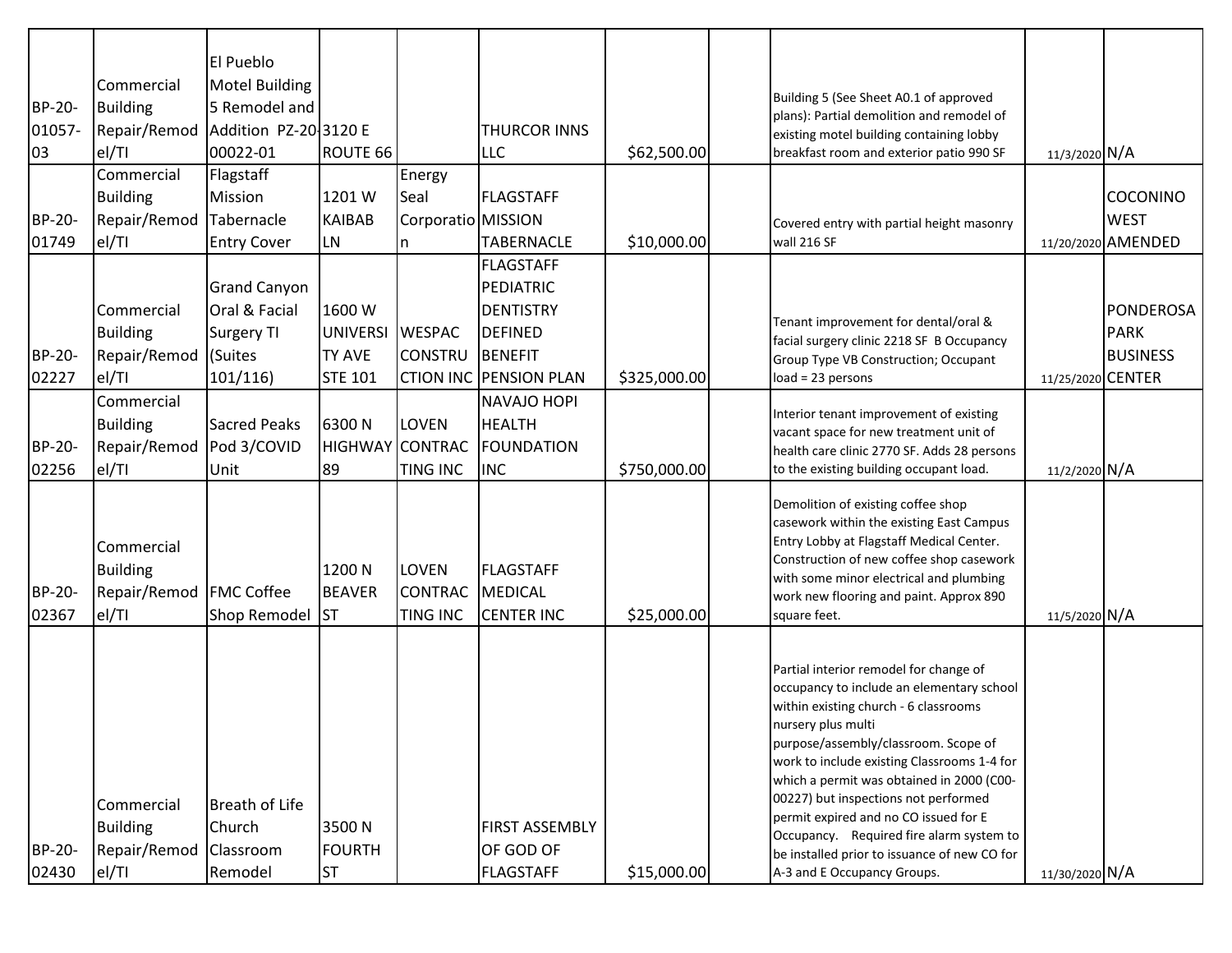|               |                 |                     |                 |                 |                         |              |                                                                                       |                   | NORMAL              |
|---------------|-----------------|---------------------|-----------------|-----------------|-------------------------|--------------|---------------------------------------------------------------------------------------|-------------------|---------------------|
|               | Commercial      |                     |                 |                 |                         |              |                                                                                       |                   | <b>SCHOOL</b>       |
|               | <b>Building</b> |                     | <b>52 S SAN</b> |                 |                         |              |                                                                                       |                   | ADDITION            |
| <b>BP-20-</b> | Repair/Remod    | <b>Tourist Home</b> | <b>FRANCISC</b> |                 | TOURIST HOME            |              |                                                                                       |                   | FLAGSTAFF           |
| 02441         | el/TI           | Tent                | O <sub>ST</sub> |                 | <b>LLC</b>              | \$2,500.00   | Tent to allow for outside seating                                                     |                   | 11/18/2020 TOWN OF  |
|               |                 |                     |                 |                 |                         |              |                                                                                       |                   |                     |
|               |                 |                     |                 |                 |                         |              |                                                                                       |                   |                     |
|               |                 |                     |                 | <b>BLUESTON</b> |                         |              |                                                                                       |                   |                     |
|               | Commercial      | Woodlands           |                 | <b>E DESIGN</b> |                         |              |                                                                                       |                   |                     |
|               | <b>Building</b> | <b>Oral Surgery</b> | 1635 S          | <b>AND</b>      | PLAZA WAY               |              |                                                                                       |                   | <b>WOODLAND</b>     |
| <b>BP-20-</b> | Repair/Remod    | Accessible/AD       | PLAZA           | <b>CONSTRU</b>  | <b>DEVELOPMENT</b>      |              | Add a new patient accessible restroom 60                                              |                   | S VILLAGE           |
| 02513         | el/TI           | A Bathroom          | <b>WAY</b>      | CTION LLC LLC   |                         | \$36,600.00  | <b>SF</b>                                                                             | 11/24/2020 UNIT 1 |                     |
|               |                 |                     |                 |                 |                         |              |                                                                                       |                   |                     |
|               |                 |                     |                 | <b>VERDE</b>    |                         |              |                                                                                       |                   |                     |
|               |                 |                     | 2000 S          | <b>BUILDING</b> |                         |              |                                                                                       |                   |                     |
| <b>BP-20-</b> | Commercial      | <b>Quality Inn</b>  | <b>MILTON</b>   | <b>CORPORA</b>  | G&B                     |              | Partial interior demolition of interior                                               |                   |                     |
| 02247         | Demolition      | Demo                | <b>RD</b>       | <b>TION</b>     | <b>FLAGSTAFF LLC</b>    | \$100,000.00 | finishes plumbing fixtures and some walls.                                            | 11/2/2020 N/A     |                     |
|               |                 |                     |                 | <b>KINNEY</b>   |                         |              |                                                                                       |                   |                     |
|               |                 |                     |                 | <b>CONSTRU</b>  |                         |              |                                                                                       |                   |                     |
|               |                 |                     | 15N             | <b>CTION</b>    |                         |              |                                                                                       |                   |                     |
| <b>BP-20-</b> | Commercial      | Courthouse          | <b>BEAVER</b>   | <b>SERVICES</b> | <b>FLAGSTAFF CITY</b>   |              |                                                                                       |                   | FLAGSTAFF           |
| 02281         | Demolition      | Demo                | <b>ST</b>       | <b>INC</b>      | <b>OF</b>               | \$85,000.00  | Demolition of existing building.                                                      |                   | 11/19/2020 TOWNSITE |
|               |                 |                     |                 | <b>KINNEY</b>   |                         |              |                                                                                       |                   |                     |
|               |                 |                     |                 | <b>CONSTRU</b>  |                         |              |                                                                                       |                   |                     |
|               |                 |                     | 107 W           | <b>CTION</b>    |                         |              |                                                                                       |                   |                     |
| <b>BP-20-</b> | Commercial      | Prosecutors         | <b>ASPEN</b>    | <b>SERVICES</b> | <b>FLAGSTAFF CITY</b>   |              |                                                                                       |                   | <b>FLAGSTAFF</b>    |
| 02282         | Demolition      | Office Demo         | AVE             | <b>INC</b>      | OF                      | \$85,000.00  | Demolition of existing building.                                                      |                   | 11/19/2020 TOWNSITE |
|               | Residential     |                     |                 |                 |                         |              |                                                                                       |                   |                     |
|               | <b>Building</b> |                     | 918 W           |                 |                         |              |                                                                                       |                   |                     |
| <b>BP-20-</b> | Repair/Remod    |                     | <b>SUMMIT</b>   | <b>OWNER</b>    | <b>LUMPKIN</b>          |              | Replace existing roof structure with pre-<br>manufactured roof trusses. Proposed roof |                   | FLAGSTAFF           |
| 00969         | el/Addition     | Lumpkin Roof        | <b>AVE</b>      | <b>BUILDER</b>  | <b>AARON</b>            | \$8,000.00   | to include 400-SF usable attic (not livable).                                         |                   | 11/4/2020 TOWNSITE  |
|               |                 |                     |                 | Arizona         |                         |              |                                                                                       |                   |                     |
|               | Residential     |                     |                 |                 | Residentia RICE BARBARA |              |                                                                                       |                   |                     |
|               | <b>Building</b> |                     | 6035N           | 18              | <b>ANN LIVING</b>       |              |                                                                                       |                   | <b>SMOKE RISE</b>   |
| <b>BP-20-</b> | Repair/Remod    |                     | <b>SMOKE</b>    | Commerci        | <b>TRUST DTD 08-</b>    |              |                                                                                       |                   | <b>VALLEY UNIT</b>  |
| 01425         | el/Addition     | <b>Rice Porch</b>   | <b>RISE DR</b>  | al              | $01 - 14$               | \$4,750.00   | Replacing a failing porch overhang.                                                   | 11/17/2020 2      |                     |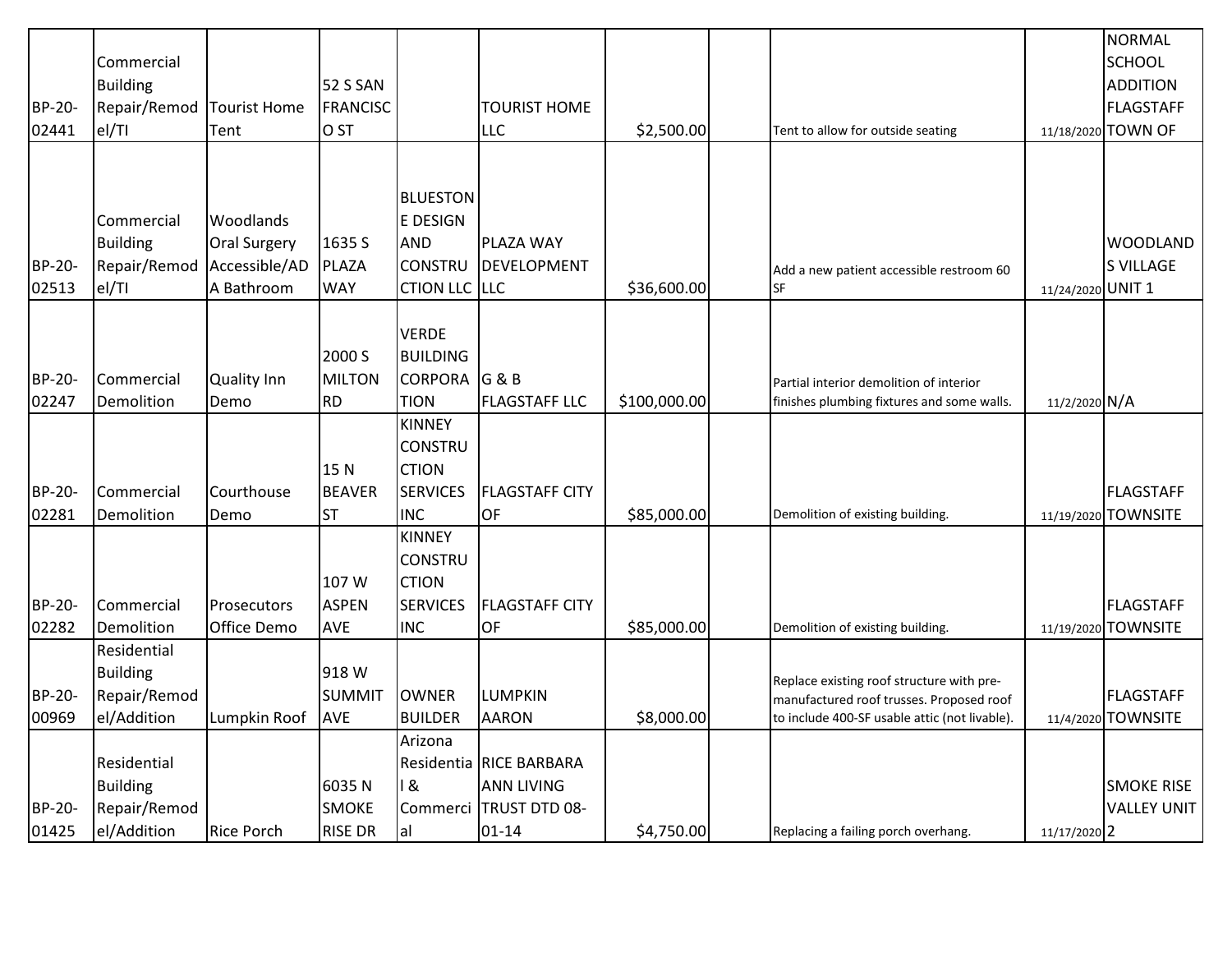| BP-20-<br>01625        | Residential<br><b>Building</b><br>Repair/Remod Birchfield<br>el/Addition | Remodel                                          | 401 N<br><b>LEROUX</b><br><b>ST</b>           |                                                                                    | <b>BIRCHFIELD J &amp; S</b><br>TRUST DTD 03-<br>$05 - 15$                        | \$100,000.00 | Residential Remodel to include:<br>Reconfiguration of Kitchen; Reconfiguration<br>of Front entry; new water heater;<br>washer/dryer location in garage; furnace in<br>crawlspace; replace all exterior windows;<br>add eyebrow over rear door.                                                                                          |                  | <b>FLAGSTAFF</b><br>(TOWN OF)<br><b>RAILROAD</b><br>11/23/2020 ADDITION   |
|------------------------|--------------------------------------------------------------------------|--------------------------------------------------|-----------------------------------------------|------------------------------------------------------------------------------------|----------------------------------------------------------------------------------|--------------|-----------------------------------------------------------------------------------------------------------------------------------------------------------------------------------------------------------------------------------------------------------------------------------------------------------------------------------------|------------------|---------------------------------------------------------------------------|
| <b>BP-20-</b><br>01721 | Residential<br><b>Building</b><br>el/Addition                            | Repair/Remod Urick Remodel HEIGHTS<br>& Addition | 1635W<br><b>UNIVERSI</b><br><b>TY</b><br>DR N | <b>OWNER</b><br><b>BUILDER</b>                                                     | <b>URICK JORDAN</b>                                                              | \$100,000.00 | Residential Addition: 364-SF New livable<br>space attached to existing dwelling to<br>consist of 1-BR; 1-BA. Accessory Dwelling<br>Unit Addition: 600-SF Livable; 1-BR; 1-BA;<br>42-SF Covered Deck; ADU is situated above<br>new residential addition and existing<br>master bedroom. ADU is detached and<br>964 accessed by stairway. |                  | <b>UNIVERSITY</b><br>11/17/2020 HIGHLANDS                                 |
| <b>BP-20-</b><br>01941 | Residential<br><b>Building</b><br>Repair/Remod<br>el/Addition            | West Remodel A RD                                | 1451 N<br><b>MARIPOS</b>                      | <b>STEVE</b><br><b>HOLMES</b><br><b>BUILDING</b><br><b>CONSTRU</b><br><b>CTION</b> | <b>WEST RICHARD</b><br><b>III SEPARATE</b><br>PROPERTY<br>TRUST DTD 07-<br>08-16 | \$200,000.00 | Remodel 1422-SF interior space to include<br>Kitchen; 5-BA; and new interior elevator.<br>Exterior upgrades include repair of existing<br>deck; handrails; and exterior doors and<br>windows throughout (with no change to<br>opening sizes.                                                                                            |                  | 11/13/2020 SUNRIDGE                                                       |
| BP-20-<br>02149-<br>01 | Residential<br><b>Building</b><br>Repair/Remod<br>el/Addition            | Newberry<br>Garage Repair                        | 210 S<br><b>SPRING</b><br>ST APT 1            |                                                                                    | <b>NEWBERRY</b><br><b>JAMES E</b>                                                | \$8,979.00   | Repair to garage wall/door opening due to<br>vehicle collision.                                                                                                                                                                                                                                                                         |                  | <b>FLAGSTAFF</b><br>11/18/2020 TOWNSITE                                   |
| <b>BP-20-</b><br>02159 | <b>Building</b><br>Repair/Remod   Kent Windows<br>el/Addition            | and Deck                                         | 2740N<br><b>PRESCOTT OWNER</b><br><b>RD</b>   | <b>BUILDER</b>                                                                     | <b>HAUGERUD</b><br><b>HOWARD KENT</b><br>& KATHLEEN G                            | \$3,500.00   | Construct a new 15-SF Rear uncovered<br>deck/entrance; replace 4 windows (no<br>change to size); replace one interior door.                                                                                                                                                                                                             | 11/9/2020 UNIT 3 | <b>PEAK VIEW</b><br><b>MEADOWS</b>                                        |
| BP-20-<br>02170        | Residential<br><b>Building</b><br>Repair/Remod<br>el/Addition            | <b>Bailey Garage</b>                             | 6700N<br>RAIN<br>VALLEY<br><b>RD</b>          | <b>OWNER</b><br><b>BUILDER</b>                                                     | <b>BAILEY MICHAEL</b><br>C & SANDRA D                                            | \$30,000.00  | Installation of manufactured metal garage<br>appx. 1326 sq.ft.                                                                                                                                                                                                                                                                          | 11/2/2020 N/A    |                                                                           |
| <b>BP-20-</b><br>02241 | Residential<br><b>Building</b><br>Repair/Remod Brinkman<br>el/Addition   | Porch                                            | 310 E<br>DALE AVE                             | <b>BUZZARD</b><br><b>CONSTRU</b><br><b>CTION INC PAUL L</b>                        | BRINKMANN                                                                        | \$80,000.00  | Remove and replace existing 117-SF<br>117 Enclosed front porch.                                                                                                                                                                                                                                                                         |                  | <b>FLAGSTAFF</b><br>(TOWN OF)<br><b>EAST SLOPE</b><br>11/10/2020 ADDITION |
| <b>BP-20-</b><br>02303 | Residential<br><b>Building</b><br>Repair/Remod<br>el/Addition            | Hagin Deck                                       | 1310N<br><b>AZTEC ST</b>                      | Timberbea<br>l m<br>Constructi<br>lon                                              | Amy Hagin                                                                        | \$16,000.00  | Construction of two new decks appx. 265<br>s.f.                                                                                                                                                                                                                                                                                         | 11/4/2020 UNIT 2 | <b>KACHINA</b><br><b>ESTATES</b>                                          |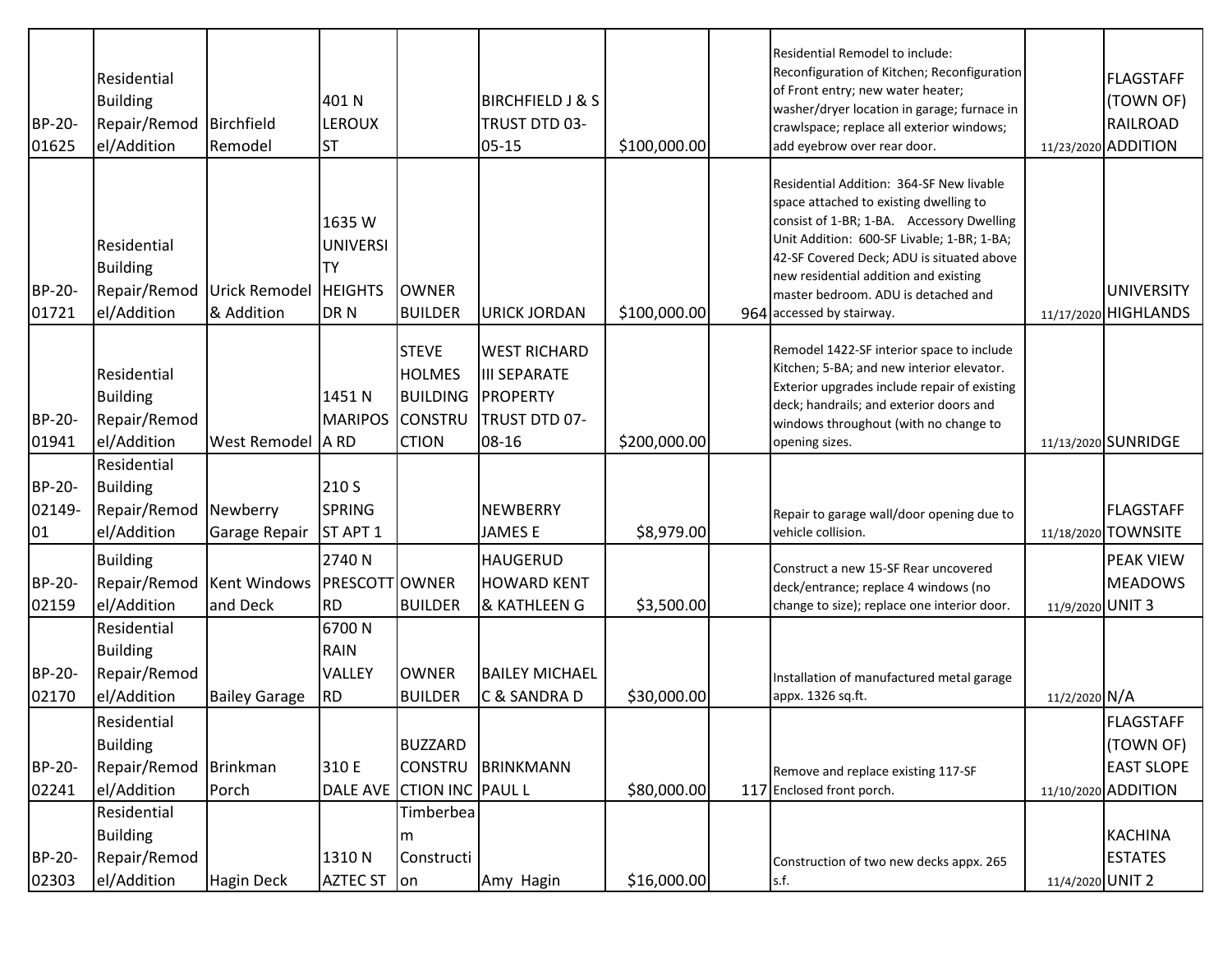| & SUSAN<br>Residential<br><b>ST</b><br><b>Building</b><br>WINDOWS REVOCABLE<br>703 W<br><b>KAIBAB</b><br>BP-20-<br>Repair/Remod<br>PLAZA UNIT<br>Nauman<br><b>WHITING</b><br>& DOOR<br>TRUST DTD 6-17-<br>el/Addition<br>02359<br>Window<br><b>RD</b><br><b>LLC</b><br>15<br>\$3,714.00<br>Replacing 1 window like for like<br>11/10/2020 1<br>Residential<br><b>TRAILS</b><br><b>Building</b><br>24 W<br><b>BP-20-</b><br>Repair/Remod Gillette<br><b>TRAVERTI OWNER</b><br><b>GILLETTE DAVID</b><br>el/Addition<br>Pergola<br><b>NE TRL</b><br><b>BUILDER</b><br>D & JANET W<br>\$3,000.00<br>02389<br>11/23/2020 4C<br>Install pergola on top of existing deck<br>Residential<br><b>SOUTHWE</b><br>Replace 2 doors like for like; Permit<br><b>Building</b><br><b>UNIVERSITY</b><br><b>ST</b><br>includes two (2) inspections only.<br><b>BP-20-</b><br>Repair/Remod Zoda Patio<br>3475 S<br><b>WINDOWS</b><br>Additional inspection to be charged current<br>02423<br>el/Addition<br>DEBBIE ST & DOOR<br><b>ZODA TRAVIS J</b><br>\$11,963.00<br>hourly rate of \$47/hr<br>11/12/2020 UNIT 5<br>Doors<br>Residential<br><b>Building</b><br>2739N<br><b>CHESHIRE</b><br>Limited restructure of interior no load<br><b>BP-20-</b><br>Repair/Remod<br>Vail/Hoffman<br><b>ESTATES</b><br><b>ROBERTA</b><br><b>OWNER</b><br><b>VAIL</b><br>bearing effected replacement of windows<br>el/Addition<br>\$50,000.00<br>02431<br>Remodel<br>DR<br><b>BUILDER</b><br><b>CHRISTOPHER A</b><br>electrical some plumbing panel upgrade.<br>11/18/2020 UNIT 2<br>Residential<br><b>Building</b><br>3218N<br>Remodel to include upgrade of electrical<br><b>BP-20-</b><br>Repair/Remod Liszewski<br><b>OWNER</b><br>LISZEWSKI<br><b>GREENLAW</b><br><b>SCHEVEN</b><br>panel/wiring alteration of floor plan.<br>\$10,000.00<br>02462<br>el/Addition<br>Remodel<br><b>BUILDER</b><br><b>CHRISTOPHER</b><br>2100sqft.<br>11/16/2020 ESTATES 4<br>E BLVD |  |  | <b>SOUTHWE INAUMAN JOHN</b> |  |  |                   |
|-------------------------------------------------------------------------------------------------------------------------------------------------------------------------------------------------------------------------------------------------------------------------------------------------------------------------------------------------------------------------------------------------------------------------------------------------------------------------------------------------------------------------------------------------------------------------------------------------------------------------------------------------------------------------------------------------------------------------------------------------------------------------------------------------------------------------------------------------------------------------------------------------------------------------------------------------------------------------------------------------------------------------------------------------------------------------------------------------------------------------------------------------------------------------------------------------------------------------------------------------------------------------------------------------------------------------------------------------------------------------------------------------------------------------------------------------------------------------------------------------------------------------------------------------------------------------------------------------------------------------------------------------------------------------------------------------------------------------------------------------------------------------------------------------------------------------------------------------------------------------------------------------------------------------------------------|--|--|-----------------------------|--|--|-------------------|
|                                                                                                                                                                                                                                                                                                                                                                                                                                                                                                                                                                                                                                                                                                                                                                                                                                                                                                                                                                                                                                                                                                                                                                                                                                                                                                                                                                                                                                                                                                                                                                                                                                                                                                                                                                                                                                                                                                                                           |  |  |                             |  |  |                   |
|                                                                                                                                                                                                                                                                                                                                                                                                                                                                                                                                                                                                                                                                                                                                                                                                                                                                                                                                                                                                                                                                                                                                                                                                                                                                                                                                                                                                                                                                                                                                                                                                                                                                                                                                                                                                                                                                                                                                           |  |  |                             |  |  |                   |
|                                                                                                                                                                                                                                                                                                                                                                                                                                                                                                                                                                                                                                                                                                                                                                                                                                                                                                                                                                                                                                                                                                                                                                                                                                                                                                                                                                                                                                                                                                                                                                                                                                                                                                                                                                                                                                                                                                                                           |  |  |                             |  |  |                   |
|                                                                                                                                                                                                                                                                                                                                                                                                                                                                                                                                                                                                                                                                                                                                                                                                                                                                                                                                                                                                                                                                                                                                                                                                                                                                                                                                                                                                                                                                                                                                                                                                                                                                                                                                                                                                                                                                                                                                           |  |  |                             |  |  |                   |
|                                                                                                                                                                                                                                                                                                                                                                                                                                                                                                                                                                                                                                                                                                                                                                                                                                                                                                                                                                                                                                                                                                                                                                                                                                                                                                                                                                                                                                                                                                                                                                                                                                                                                                                                                                                                                                                                                                                                           |  |  |                             |  |  | <b>PONDEROSA</b>  |
|                                                                                                                                                                                                                                                                                                                                                                                                                                                                                                                                                                                                                                                                                                                                                                                                                                                                                                                                                                                                                                                                                                                                                                                                                                                                                                                                                                                                                                                                                                                                                                                                                                                                                                                                                                                                                                                                                                                                           |  |  |                             |  |  |                   |
|                                                                                                                                                                                                                                                                                                                                                                                                                                                                                                                                                                                                                                                                                                                                                                                                                                                                                                                                                                                                                                                                                                                                                                                                                                                                                                                                                                                                                                                                                                                                                                                                                                                                                                                                                                                                                                                                                                                                           |  |  |                             |  |  | UNITS 4A 4B       |
|                                                                                                                                                                                                                                                                                                                                                                                                                                                                                                                                                                                                                                                                                                                                                                                                                                                                                                                                                                                                                                                                                                                                                                                                                                                                                                                                                                                                                                                                                                                                                                                                                                                                                                                                                                                                                                                                                                                                           |  |  |                             |  |  |                   |
|                                                                                                                                                                                                                                                                                                                                                                                                                                                                                                                                                                                                                                                                                                                                                                                                                                                                                                                                                                                                                                                                                                                                                                                                                                                                                                                                                                                                                                                                                                                                                                                                                                                                                                                                                                                                                                                                                                                                           |  |  |                             |  |  |                   |
|                                                                                                                                                                                                                                                                                                                                                                                                                                                                                                                                                                                                                                                                                                                                                                                                                                                                                                                                                                                                                                                                                                                                                                                                                                                                                                                                                                                                                                                                                                                                                                                                                                                                                                                                                                                                                                                                                                                                           |  |  |                             |  |  |                   |
|                                                                                                                                                                                                                                                                                                                                                                                                                                                                                                                                                                                                                                                                                                                                                                                                                                                                                                                                                                                                                                                                                                                                                                                                                                                                                                                                                                                                                                                                                                                                                                                                                                                                                                                                                                                                                                                                                                                                           |  |  |                             |  |  | <b>HIGHLANDS</b>  |
|                                                                                                                                                                                                                                                                                                                                                                                                                                                                                                                                                                                                                                                                                                                                                                                                                                                                                                                                                                                                                                                                                                                                                                                                                                                                                                                                                                                                                                                                                                                                                                                                                                                                                                                                                                                                                                                                                                                                           |  |  |                             |  |  |                   |
|                                                                                                                                                                                                                                                                                                                                                                                                                                                                                                                                                                                                                                                                                                                                                                                                                                                                                                                                                                                                                                                                                                                                                                                                                                                                                                                                                                                                                                                                                                                                                                                                                                                                                                                                                                                                                                                                                                                                           |  |  |                             |  |  |                   |
|                                                                                                                                                                                                                                                                                                                                                                                                                                                                                                                                                                                                                                                                                                                                                                                                                                                                                                                                                                                                                                                                                                                                                                                                                                                                                                                                                                                                                                                                                                                                                                                                                                                                                                                                                                                                                                                                                                                                           |  |  |                             |  |  |                   |
|                                                                                                                                                                                                                                                                                                                                                                                                                                                                                                                                                                                                                                                                                                                                                                                                                                                                                                                                                                                                                                                                                                                                                                                                                                                                                                                                                                                                                                                                                                                                                                                                                                                                                                                                                                                                                                                                                                                                           |  |  |                             |  |  |                   |
|                                                                                                                                                                                                                                                                                                                                                                                                                                                                                                                                                                                                                                                                                                                                                                                                                                                                                                                                                                                                                                                                                                                                                                                                                                                                                                                                                                                                                                                                                                                                                                                                                                                                                                                                                                                                                                                                                                                                           |  |  |                             |  |  |                   |
|                                                                                                                                                                                                                                                                                                                                                                                                                                                                                                                                                                                                                                                                                                                                                                                                                                                                                                                                                                                                                                                                                                                                                                                                                                                                                                                                                                                                                                                                                                                                                                                                                                                                                                                                                                                                                                                                                                                                           |  |  |                             |  |  |                   |
|                                                                                                                                                                                                                                                                                                                                                                                                                                                                                                                                                                                                                                                                                                                                                                                                                                                                                                                                                                                                                                                                                                                                                                                                                                                                                                                                                                                                                                                                                                                                                                                                                                                                                                                                                                                                                                                                                                                                           |  |  |                             |  |  |                   |
|                                                                                                                                                                                                                                                                                                                                                                                                                                                                                                                                                                                                                                                                                                                                                                                                                                                                                                                                                                                                                                                                                                                                                                                                                                                                                                                                                                                                                                                                                                                                                                                                                                                                                                                                                                                                                                                                                                                                           |  |  |                             |  |  |                   |
|                                                                                                                                                                                                                                                                                                                                                                                                                                                                                                                                                                                                                                                                                                                                                                                                                                                                                                                                                                                                                                                                                                                                                                                                                                                                                                                                                                                                                                                                                                                                                                                                                                                                                                                                                                                                                                                                                                                                           |  |  |                             |  |  |                   |
| <b>AZ</b>                                                                                                                                                                                                                                                                                                                                                                                                                                                                                                                                                                                                                                                                                                                                                                                                                                                                                                                                                                                                                                                                                                                                                                                                                                                                                                                                                                                                                                                                                                                                                                                                                                                                                                                                                                                                                                                                                                                                 |  |  |                             |  |  |                   |
| Residential<br><b>FOUNDATI</b>                                                                                                                                                                                                                                                                                                                                                                                                                                                                                                                                                                                                                                                                                                                                                                                                                                                                                                                                                                                                                                                                                                                                                                                                                                                                                                                                                                                                                                                                                                                                                                                                                                                                                                                                                                                                                                                                                                            |  |  |                             |  |  |                   |
| <b>Building</b><br>385N<br>ON<br><b>PINECREST</b>                                                                                                                                                                                                                                                                                                                                                                                                                                                                                                                                                                                                                                                                                                                                                                                                                                                                                                                                                                                                                                                                                                                                                                                                                                                                                                                                                                                                                                                                                                                                                                                                                                                                                                                                                                                                                                                                                         |  |  |                             |  |  |                   |
| <b>BP-20-</b><br>Repair/Remod Scott<br><b>TERRACE</b><br><b>BERTRAN</b><br>SOLUTION                                                                                                                                                                                                                                                                                                                                                                                                                                                                                                                                                                                                                                                                                                                                                                                                                                                                                                                                                                                                                                                                                                                                                                                                                                                                                                                                                                                                                                                                                                                                                                                                                                                                                                                                                                                                                                                       |  |  |                             |  |  |                   |
| 02472<br>el/Addition<br>Foundation<br>D <sub>ST</sub><br>S.<br><b>SCOTT TYLER</b><br>\$4,469.00<br>11/6/2020 UNIT 2<br>Install push piers to repair foundation.                                                                                                                                                                                                                                                                                                                                                                                                                                                                                                                                                                                                                                                                                                                                                                                                                                                                                                                                                                                                                                                                                                                                                                                                                                                                                                                                                                                                                                                                                                                                                                                                                                                                                                                                                                           |  |  |                             |  |  |                   |
| <b>ARIZONA</b>                                                                                                                                                                                                                                                                                                                                                                                                                                                                                                                                                                                                                                                                                                                                                                                                                                                                                                                                                                                                                                                                                                                                                                                                                                                                                                                                                                                                                                                                                                                                                                                                                                                                                                                                                                                                                                                                                                                            |  |  |                             |  |  |                   |
| Residential<br><b>FOUNDATI</b>                                                                                                                                                                                                                                                                                                                                                                                                                                                                                                                                                                                                                                                                                                                                                                                                                                                                                                                                                                                                                                                                                                                                                                                                                                                                                                                                                                                                                                                                                                                                                                                                                                                                                                                                                                                                                                                                                                            |  |  |                             |  |  |                   |
| 3512 S<br><b>Building</b><br>ON<br><b>JELENIOWSKI LS</b><br><b>UNIVERSITY</b><br>Devening                                                                                                                                                                                                                                                                                                                                                                                                                                                                                                                                                                                                                                                                                                                                                                                                                                                                                                                                                                                                                                                                                                                                                                                                                                                                                                                                                                                                                                                                                                                                                                                                                                                                                                                                                                                                                                                 |  |  |                             |  |  |                   |
| Repair/Remod<br>SOLUTION LIVING TRUST<br><b>BP-20-</b><br>Foundation<br><b>AMANDA</b>                                                                                                                                                                                                                                                                                                                                                                                                                                                                                                                                                                                                                                                                                                                                                                                                                                                                                                                                                                                                                                                                                                                                                                                                                                                                                                                                                                                                                                                                                                                                                                                                                                                                                                                                                                                                                                                     |  |  |                             |  |  | <b>HIGHLANDS</b>  |
| 02490<br>el/Addition<br><b>ST</b><br>DTD 05-11-00<br>\$2,939.00<br>11/10/2020 UNIT 7<br>Repair<br>Compaction grouting to repair foundation.                                                                                                                                                                                                                                                                                                                                                                                                                                                                                                                                                                                                                                                                                                                                                                                                                                                                                                                                                                                                                                                                                                                                                                                                                                                                                                                                                                                                                                                                                                                                                                                                                                                                                                                                                                                               |  |  |                             |  |  |                   |
| Residential                                                                                                                                                                                                                                                                                                                                                                                                                                                                                                                                                                                                                                                                                                                                                                                                                                                                                                                                                                                                                                                                                                                                                                                                                                                                                                                                                                                                                                                                                                                                                                                                                                                                                                                                                                                                                                                                                                                               |  |  |                             |  |  |                   |
| <b>Building</b><br>3616 S                                                                                                                                                                                                                                                                                                                                                                                                                                                                                                                                                                                                                                                                                                                                                                                                                                                                                                                                                                                                                                                                                                                                                                                                                                                                                                                                                                                                                                                                                                                                                                                                                                                                                                                                                                                                                                                                                                                 |  |  |                             |  |  | <b>UNIVERSITY</b> |
| Master bath remodel and addition;<br>BP-20-<br>Repair/Remod Bassett<br><b>CHERYL</b><br><b>OWNER</b><br><b>BASSETT ERIK K</b>                                                                                                                                                                                                                                                                                                                                                                                                                                                                                                                                                                                                                                                                                                                                                                                                                                                                                                                                                                                                                                                                                                                                                                                                                                                                                                                                                                                                                                                                                                                                                                                                                                                                                                                                                                                                             |  |  |                             |  |  | <b>HIGHLANDS</b>  |
| Bedroom Addition. 403-SF New livable;<br>el/Addition<br>Addition<br><b>BUILDER</b><br>& BRITNEY N<br>\$45,000.00<br>11/19/2020 UNIT 7<br>02506<br>DR<br>403 397-SF Gross remodel area.                                                                                                                                                                                                                                                                                                                                                                                                                                                                                                                                                                                                                                                                                                                                                                                                                                                                                                                                                                                                                                                                                                                                                                                                                                                                                                                                                                                                                                                                                                                                                                                                                                                                                                                                                    |  |  |                             |  |  |                   |
| <b>SOUTHWE</b>                                                                                                                                                                                                                                                                                                                                                                                                                                                                                                                                                                                                                                                                                                                                                                                                                                                                                                                                                                                                                                                                                                                                                                                                                                                                                                                                                                                                                                                                                                                                                                                                                                                                                                                                                                                                                                                                                                                            |  |  |                             |  |  |                   |
| Residential<br><b>ST</b>                                                                                                                                                                                                                                                                                                                                                                                                                                                                                                                                                                                                                                                                                                                                                                                                                                                                                                                                                                                                                                                                                                                                                                                                                                                                                                                                                                                                                                                                                                                                                                                                                                                                                                                                                                                                                                                                                                                  |  |  |                             |  |  |                   |
| <b>Building</b><br><b>Gabel Replace</b><br>4218 E<br>WINDOWS GABEL FAMILY                                                                                                                                                                                                                                                                                                                                                                                                                                                                                                                                                                                                                                                                                                                                                                                                                                                                                                                                                                                                                                                                                                                                                                                                                                                                                                                                                                                                                                                                                                                                                                                                                                                                                                                                                                                                                                                                 |  |  |                             |  |  |                   |
| & DOOR<br>BP-20-<br>Repair/Remod   Patio Door Like   BROKEN<br>TRUST DTD 11-                                                                                                                                                                                                                                                                                                                                                                                                                                                                                                                                                                                                                                                                                                                                                                                                                                                                                                                                                                                                                                                                                                                                                                                                                                                                                                                                                                                                                                                                                                                                                                                                                                                                                                                                                                                                                                                              |  |  |                             |  |  |                   |
| for Like<br><b>LLC</b><br>02586<br>el/Addition<br><b>ROCK LP</b><br>$26 - 14$<br>\$10,820.00<br>Replace 1 patio door like for like.<br>11/23/2020 ELK RUN                                                                                                                                                                                                                                                                                                                                                                                                                                                                                                                                                                                                                                                                                                                                                                                                                                                                                                                                                                                                                                                                                                                                                                                                                                                                                                                                                                                                                                                                                                                                                                                                                                                                                                                                                                                 |  |  |                             |  |  |                   |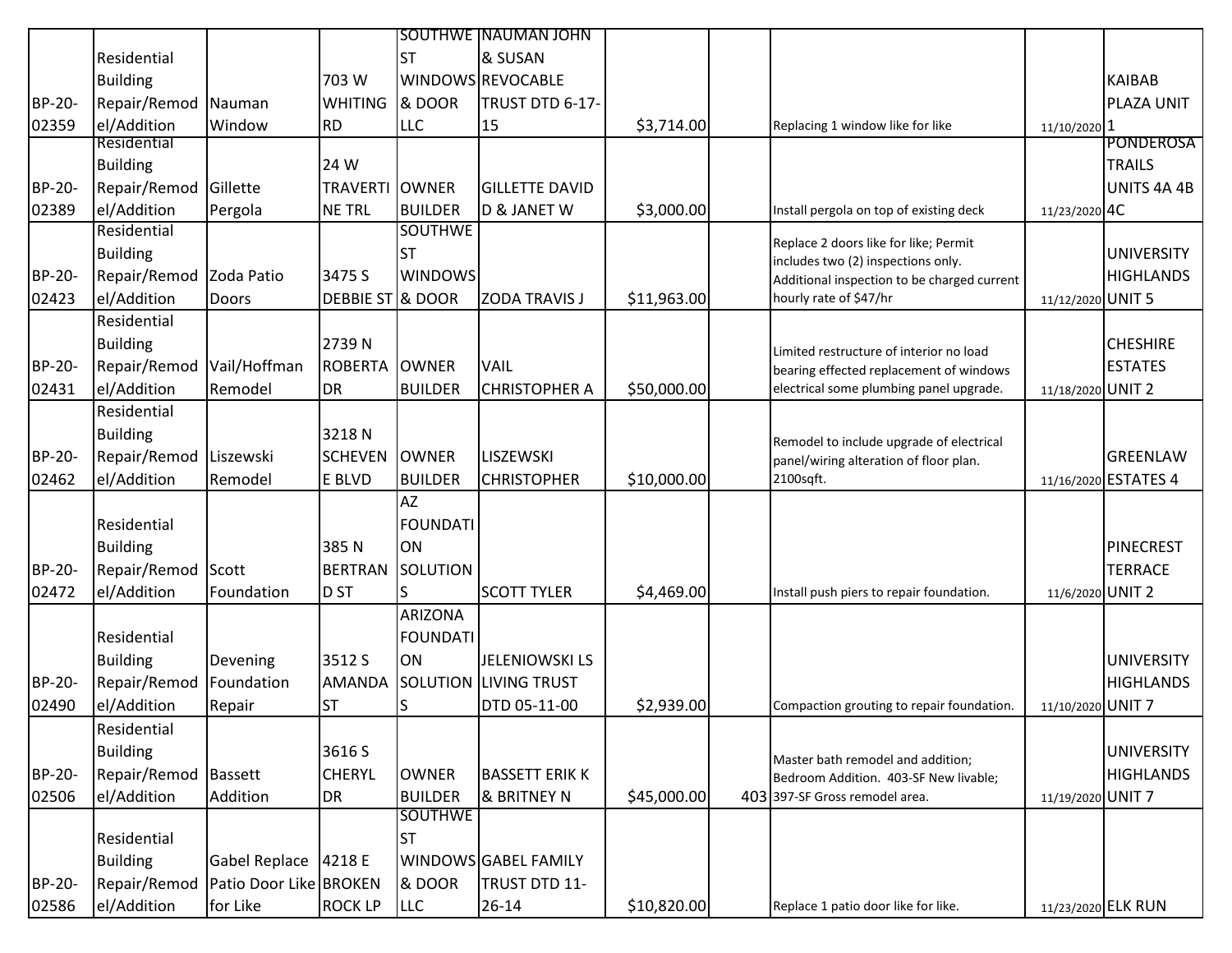| <b>BP-20-</b><br>02599 | Residential<br><b>Building</b><br>Repair/Remod Wolfman<br>el/Addition | <b>Windows</b>       | 110 E<br>CAMILLE<br><b>DR</b>                         | Window<br>World of<br>Northern<br>AZ                       | <b>WOLFSON</b><br>MICHAEL A &<br><b>KAREN A</b>                                                | \$3,950.00  | Replace windows (7) like for like (Permit<br>includes two (2) inspections only.<br>Additional inspection to be charged current<br>hourly rate of \$47/hr.)                                       |                  | <b>LAKE MARY</b><br><b>PARK</b><br>11/19/2020 ESTATES  |
|------------------------|-----------------------------------------------------------------------|----------------------|-------------------------------------------------------|------------------------------------------------------------|------------------------------------------------------------------------------------------------|-------------|--------------------------------------------------------------------------------------------------------------------------------------------------------------------------------------------------|------------------|--------------------------------------------------------|
| <b>BP-20-</b><br>01706 | Residential<br>Photovoltaic                                           | <b>Hunter Solar</b>  | 2608N<br><b>MAIN ST</b>                               | PM & M<br>Electric Inc H                                   | <b>HUNTER SUSAN</b>                                                                            | \$13,547.00 | Install roof-mounted 2.64 kw PV system<br>consisting of 8 panels.                                                                                                                                |                  | <b>SUNNYSIDE</b><br><b>NORTH</b><br>11/16/2020 ANNEX 2 |
| <b>BP-20-</b><br>02289 | Residential<br>Photovoltaic                                           | Holmgren<br>Solar    | 380 E<br><b>HUTCHES</b> Rooftop<br>ON DR              | Solar LLC                                                  | <b>HOLMGREN</b><br><b>HELEN-MARIE &amp;</b><br><b>PAUL</b><br><b>REVOCABLE</b><br><b>TRUST</b> | \$22,583.00 | Installation of 7.14kW roof mounted PC<br>solar system comprised of 21 340W<br>Hanwha Q Cell modules and 21 Enphase<br>IQ7+ microinverters                                                       | 11/6/2020 UNIT 7 | <b>PINECREST</b><br><b>TERRACE</b>                     |
| <b>BP-20-</b><br>02291 | Residential<br>Photovoltaic                                           | <b>Young Solar</b>   | 1808 N<br><b>MESA DR</b>                              | Prostruct<br><b>Builders</b><br><b>LLC</b>                 | <b>YOUNG</b><br><b>CHARLENE</b><br><b>LIVING TRUST</b><br>DTD 10-16-95                         | \$20,292.00 | Install of 4.55kW photovoltaic PV system<br>consisting of 14 panels                                                                                                                              |                  | <b>MOUNT</b><br><b>ELDEN PARK</b><br>11/2/2020 AMENDED |
| <b>BP-20-</b><br>02348 | Residential<br>Photovoltaic                                           | Christensen<br>Solar | 2192 N<br><b>BLVD</b>                                 | PROMETH<br><b>EUS</b><br>FREMONT RENEWAB<br><b>LES INC</b> | <b>CHRISTENSEN</b><br>ODIN <sub>D</sub>                                                        | \$15,975.00 | 4.64 kWAC roof mounted solar PV system<br>consisting of 16 panels.                                                                                                                               |                  | <b>LINWOOD</b><br>11/12/2020 HEIGHTS                   |
| <b>BP-20-</b><br>02349 | Residential<br>Photovoltaic                                           | <b>Carter Solar</b>  | 409 W<br><b>SILVER</b><br><b>SPRUCE</b><br><b>AVE</b> | Rooftop<br>Solar LLC                                       | <b>CARTER PAMELA</b><br>R                                                                      | \$21,808.00 | Installation of 6.6kW roof-mounted PC<br>solar system comprised of (20) 21808<br>330W Hanwha Q Cell modules & (20)<br>Enphase IQ7+ microinverters                                                |                  | <b>MOUNT</b><br>11/2/2020 ELDEN PARK                   |
| <b>BP-20-</b><br>02426 | Residential<br>Photovoltaic                                           | McMurray<br>Solar    | 403 E<br>DAVID DR LES                                 | <b>PROMETH SCOTT C</b><br><b>EUES</b><br><b>RENEWAB</b>    | <b>MCMURRAY</b><br><b>REVOCABLE</b><br><b>ITRUST DTD 10-</b><br>19-12                          | \$17,588.00 | 5.22 kWAC Roof mounted solar PV system<br>consisting of 18 panels.                                                                                                                               |                  | 11/4/2020 PINECREST                                    |
| BP-20-<br>02456        | Residential<br>Photovoltaic                                           | <b>Minton Solar</b>  | 2858W<br><b>ALAMO</b><br><b>DR</b>                    |                                                            | <b>MINTON LUCAS</b><br><b>F &amp; RACHEL</b>                                                   | \$7,450.00  | Installation of a 6.12kW PV system<br>consisting of 17 panels                                                                                                                                    |                  | 11/9/2020 CRESTVIEW                                    |
| BP-20-<br>02469        | Residential<br>Photovoltaic                                           | <b>Helwig Solar</b>  | 115 E<br>HUTCHES Rooftop<br>ON DR                     | Solar LLC                                                  | <b>HELWIG ALEX &amp;</b><br>KIMBERLY                                                           | \$31,330.00 | Installation of 10.2kW roof mounted PC<br>solar system comprised of (30) 340W<br>Hanwha Q Cell moduiles & (30) Enphase<br>IQ7+ microinverters 11/30/2020 Combiner<br>box will be located inside. | 11/5/2020 UNIT 6 | <b>PINECREST</b><br><b>TERRACE</b>                     |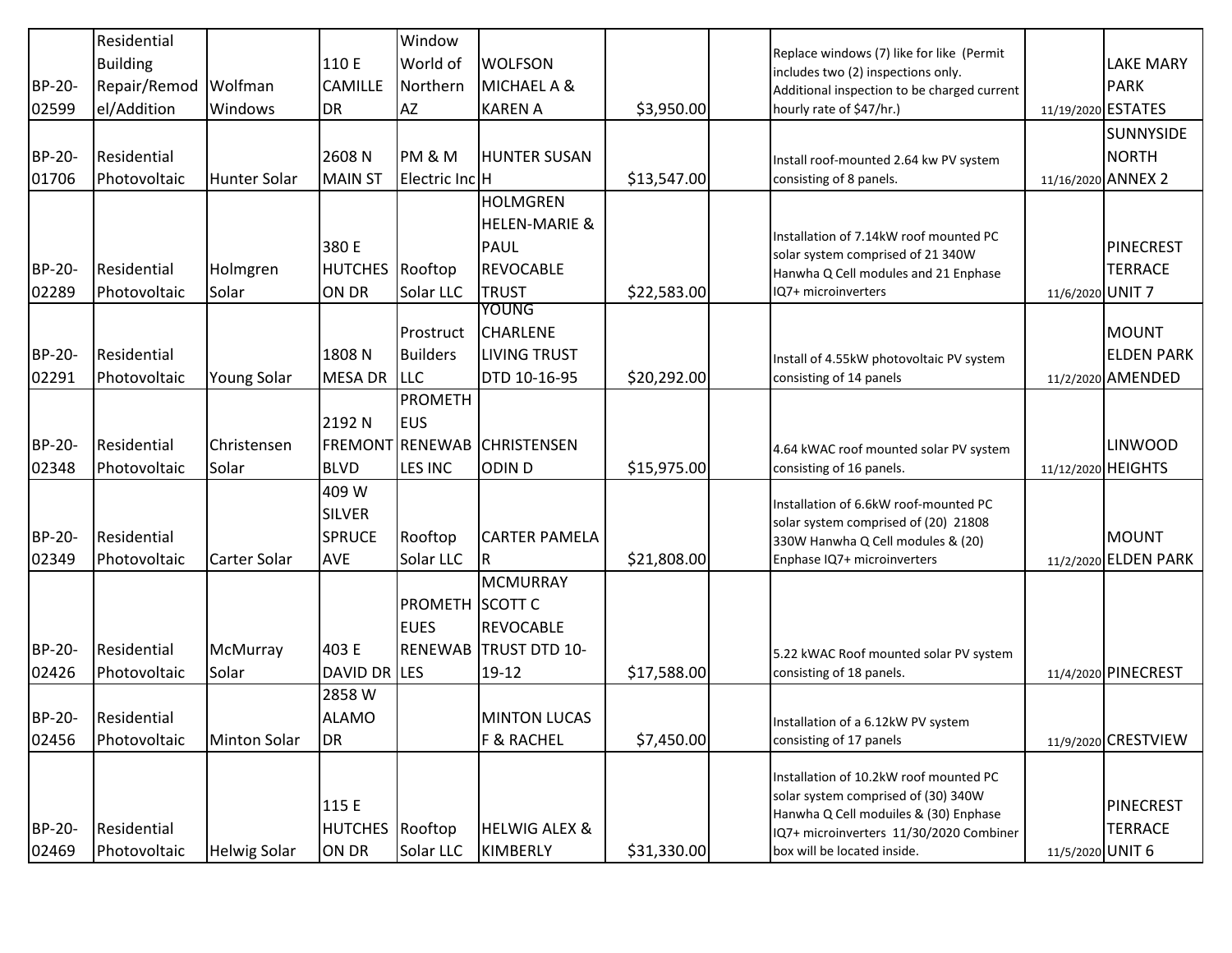| <b>BP-20-</b><br>02470 | Residential<br>Photovoltaic                     | <b>Scully Solar</b>                                                                         | 823W<br><b>GRAND</b><br><b>CANYON</b><br>AVE | Rooftop<br>Solar LLC                                        | <b>SCULLY &amp; SONS</b><br><b>LIVING TRUST</b><br>DTD 2/9/04 | \$27,710.00  | INstallation of a 9.18 kW roof mounted PC<br>solar system comprised of (27) 340W<br>Hanwha Q Cell modules & (27 Enphase<br>IQ7+ microinverters                                                      |                  | <b>FLAGSTAFF</b><br>11/5/2020 TOWNSITE<br><b>SWITZER</b>       |
|------------------------|-------------------------------------------------|---------------------------------------------------------------------------------------------|----------------------------------------------|-------------------------------------------------------------|---------------------------------------------------------------|--------------|-----------------------------------------------------------------------------------------------------------------------------------------------------------------------------------------------------|------------------|----------------------------------------------------------------|
| <b>BP-20-</b><br>02471 | Residential<br>Photovoltaic                     | Rayman Solar                                                                                | 642 N<br><b>FOREST</b><br><b>VIEW DR</b>     | Rooftop<br>Solar LLC                                        | RAYMAN JACK R<br>TRUST DTD 05-<br>$21 - 18$                   | \$17,350.00  | Installation of a 5.1kW roof mounted PC<br>Solar system comprised of (15) 340W<br>Hanwha Q Cell modules& 15 Enphase IQ7+<br>microinverters                                                          | 11/5/2020 S      | CANYON<br><b>VILLAGE</b><br><b>TOWNHOME</b>                    |
| <b>BP-20-</b><br>02509 | Residential<br>Photovoltaic                     | Abbott Solar                                                                                | 753W<br><b>CATTLE</b><br>DRIVE TRL Solar LLC | Rooftop                                                     | <b>ABBOTT</b><br><b>BRANDON H &amp;</b><br><b>TIFFANY A</b>   | \$25,780.00  | Installation of 8.84 kW roof-mounted PV<br>solar system comprised of (26) 340W<br>Hanwha QCell modules & (26) Enphase<br>IQ7+ microinverters.                                                       | 11/17/2020 3C    | <b>PONDEROSA</b><br><b>TRAILS</b><br>UNITS 3A 3B               |
| <b>BP-20-</b><br>02524 | Residential<br>Photovoltaic                     | <b>Adams Solar</b>                                                                          | 1600N<br><b>FALCON</b><br><b>RD</b>          | Rooftop<br>Solar LLC                                        | <b>ADAMS S R</b><br><b>FAMILY TRUST</b><br>DTD 06-12-14       | \$32,315.00  | Installation of 5.92 kW roof-mounted PV<br>solar system comprised of (16)370W REC<br>modules & (16) Enphase IQ7+<br>microinverters.                                                                 | 11/17/2020 RIDGE | <b>FALCON</b>                                                  |
| <b>BP-20-</b><br>01507 | Residential<br><b>Single Family</b><br>Detached | 5000<br>Cottonwood<br>Dr SFR PZ-20-<br>00122                                                | 5000 E<br><b>COTTON</b><br><b>WOOD</b><br>DR | <b>OWNER</b><br><b>BUILDER</b>                              | Gabriel J<br>Donatell                                         | \$300,000.00 | New Single Family Dwelling: 2-Story; 2720-<br>SF Livable; 4-BR; 3-BA; 337-SF Covered<br>2720 Porch; 710-SF Garage.                                                                                  | 11/2/2020 N/A    |                                                                |
| <b>BP-20-</b><br>01974 | Residential<br>Single Family<br>Detached        | <b>Reece SFR</b>                                                                            | 528N<br>JAMES ST                             |                                                             | <b>HOPE ELAINE</b><br><b>REECE TRUST</b><br>DTD 01-22-20      | \$270,000.00 | New Single Family Dwelling: 2-Story; 2-BR;<br>2-BA; 1590-SF Livable (1325-SF Lower Level;<br>265-SF Upper Level); 148-SF Front covered<br>Porch; ; 80-SF Rear Covered Porch; 336-SF<br>1590 Garage. | 11/2/2020        | <b>PINECREST</b><br><b>TERRACE</b>                             |
| <b>BP-20-</b><br>01976 | Residential<br>Single Family<br>Detached        | Miramonte -<br>Timber Sky -<br>Lot #9- Model<br>2719 Elevation CERES<br>A                   | 3625 W<br><b>WAY</b>                         | <b>MIRAMON</b><br><b>TE</b><br><b>ARIZONA</b><br><b>LLC</b> | <b>MIRAMONTE</b><br><b>TIMBER SKY 7A</b><br><b>LLC</b>        | \$203,925.00 | 1-story 2719 SF. livable/conditioned 3 bed<br>2.5 bath 3-car front load garage 781 SF.<br>2719 Covered porch/patio 521 SF.                                                                          |                  | <b>ARIES AT</b><br>TIMBER SKY -<br>11/5/2020 PHASE 1           |
| BP-20-<br>02144        | Residential<br><b>Single Family</b><br>Detached | Coconino<br>Ridge @ Pine<br>Canyon Lot 10<br>Sitgreaves Site 2653 S<br>Plan PZ-17-<br>00103 | <b>PINYON</b><br><b>JAY DR</b>               | <b>SYMMETR</b><br>Y HOMES<br><b>INC</b>                     | COCONINO<br><b>RIDGE AT PINE</b><br><b>CANYON LLC</b>         | \$750,000.00 | New SFD 2-story livable/conditioned space<br>4278 SF. (incl. mechanical room) 4 bed 4.5<br>bath 2-car garage 618 SF (incl. storage)<br>covered porch/patio 567 SF covered deck<br>4278 615 SF.      |                  | COCONINO<br><b>RIDGE AT</b><br><b>PINE</b><br>11/9/2020 CANYON |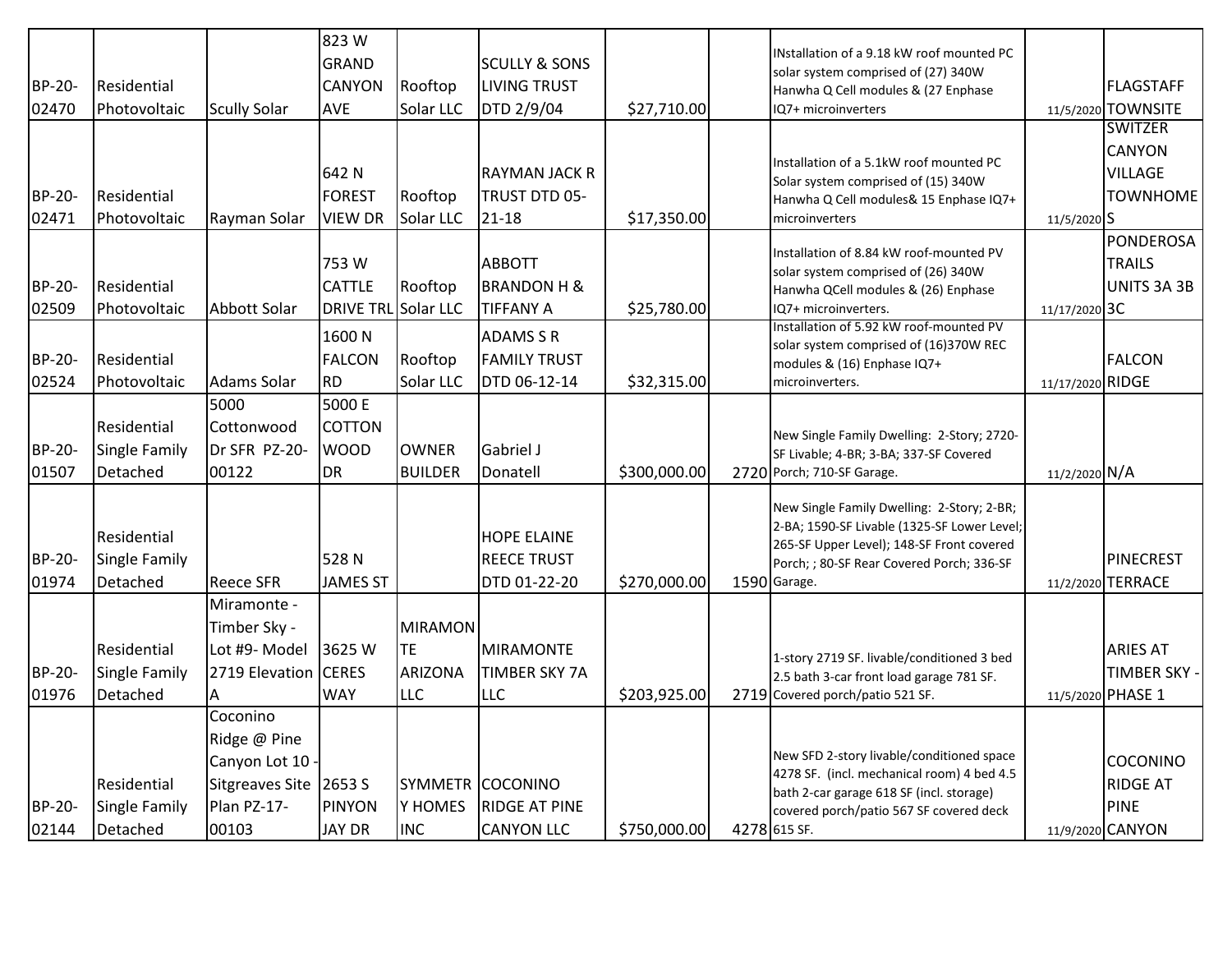| <b>BP-20-</b><br>02145 | Residential<br>Single Family<br>Detached | Pine Canyon -<br>Coconino<br>Ridge Lot 6<br>Sitgreaves Plan JAY DR                     | 2581 S<br><b>PINYON</b>             | <b>SYMMETR</b><br>Y HOMES<br><b>INC</b>                     | <b>OMALLEY JOHN</b>                                    | \$750,000.00 | New Detached SFD 4-BR; 4.5-BA; 2-Story;<br>4278 SF livable/conditioned (incl.<br>mechanical) 3-Car Garage (incl. storage)<br>870 SF - Covered porch 736 SF total.<br>4278 Covered deck 615 SF              | COCONINO<br><b>RIDGE AT</b><br><b>PINE</b><br>11/9/2020 CANYON |
|------------------------|------------------------------------------|----------------------------------------------------------------------------------------|-------------------------------------|-------------------------------------------------------------|--------------------------------------------------------|--------------|------------------------------------------------------------------------------------------------------------------------------------------------------------------------------------------------------------|----------------------------------------------------------------|
| <b>BP-20-</b>          | Residential<br>Single Family             | Capstone<br>Orion at<br>Timbersky -<br>Lot 82 Model<br>TS2303C W/<br><b>Bonus Room</b> | 3521W<br><b>ELECTRA</b>             | CAPSTONE RHOTON<br><b>HOMES</b>                             | ABBOTT-<br><b>INVESTMENTS</b>                          |              | Detached SFD - 3-BR; 2.5-BA; 2719-SF<br>Livable (incl. 416 SF bonus room) (1448-SF<br>Lower Level; 855-SF Upper Level); 479-SF 2-<br>Car Garage; 177-SF Front Covered Porch; 54-                           | <b>ORION AT</b>                                                |
| 02207                  | Detached                                 | Option                                                                                 | <b>DR</b>                           | <b>LLC</b>                                                  | <b>LLC</b>                                             | \$138,180.00 | 2719 SF Rear Uncovered Porch.                                                                                                                                                                              | 11/10/2020 TIMBER SKY                                          |
| BP-20-<br>02370        | Residential<br>Single Family<br>Detached | Miramonte at<br>Timber Sky -<br>Lot 8 - Model<br>1991 Elevation CERES<br>B             | 3617 W<br><b>WAY</b>                | <b>MIRAMON</b><br><b>TE</b><br><b>ARIZONA</b><br><b>LLC</b> | <b>MIRAMONTE</b><br><b>TIMBER SKY 7A</b><br><b>LLC</b> | \$149,325.00 | 1-story 1991 SF. livable/conditioned 3 bed<br>2.5 bath 2-car garage 494 SF. Elevation B-<br>1991 Covered porch/patio 378 SF.                                                                               | <b>ARIES AT</b><br><b>TIMBER SKY -</b><br>11/12/2020 PHASE 1   |
| BP-20-<br>02414        | Residential<br>Single Family<br>Detached | Capstone -<br>Orion at<br>Timbersky -<br>Model<br>TS2245B - Lot<br>73                  | 2417 S<br>SIRIUS DR LLC             | CAPSTONE RHOTON<br><b>HOMES</b>                             | ABBOTT-<br><b>INVESTMENTS</b><br><b>LLC</b>            | \$134,700.00 | New SFD Detached 1-Story; 2245-SF<br>Livable; 3-BR; 2-BA; 424-SF 2-Car Garage;<br>246-SF Covered Front Porch; 180-SF<br>Covered Rear Porch. Options: - 10-foot<br>2245 rear covered porch extension 172-SF | <b>ORION AT</b><br>11/10/2020 TIMBER SKY                       |
| BP-20-<br>02458        | Residential<br>Single Family<br>Detached | Miramonte at<br>Timber Sky -<br>Lot 3 - Model<br>2196 Elevation   POLARIS<br>l B       | 2446 S<br><b>WAY</b>                | <b>MIRAMON</b><br><b>TE</b><br><b>ARIZONA</b><br><b>LLC</b> | <b>MIRAMONTE</b><br><b>TIMBER SKY 7A</b><br><b>LLC</b> | \$164,700.00 | 2 story SFD 2196 SF3 bed 2.5 bath Garage<br>2196 458 SF covered porches 428 SF                                                                                                                             | <b>ARIES AT</b><br><b>TIMBER SKY -</b><br>11/19/2020 PHASE 1   |
| BP-20-<br>02461        | Residential<br>Single Family<br>Detached | Miramonte at<br>Timber Sky -<br>Lot 33- Model<br>2196 (No<br>Elevation<br>Listed)      | 3626W<br><b>CERES</b><br><b>WAY</b> | <b>MIRAMON</b><br><b>TE</b><br><b>ARIZONA</b><br><b>LLC</b> | <b>MIRAMONTE</b><br><b>TIMBER SKY 7A</b><br><b>LLC</b> | \$164,700.00 | 2 story SFD 3 bed 2.5 bath 2196 SF Garage<br>2196 458 SF covered porches 428 SF.                                                                                                                           | <b>ARIES AT</b><br>TIMBER SKY -<br>11/19/2020 PHASE 1          |
| BP-20-<br>02529        | Residential<br>Single Family<br>Detached | Miramonte at<br>Timber Sky -<br>Lot 20 - 2521<br><b>Elevation A</b>                    | 3638W<br><b>MODUS</b><br><b>LN</b>  | <b>MIRAMON</b><br><b>TE</b><br><b>ARIZONA</b><br><b>LLC</b> | <b>MIRAMONTE</b><br>TIMBER SKY 7A<br><b>LLC</b>        | \$189,075.00 | 1-story 2521 SF. livable/conditioned 3 bed<br>2.5 bath 2-car garage 512 SF. Covered<br>2521 patio/porch 303 SF.                                                                                            | <b>ARIES AT</b><br>TIMBER SKY -<br>11/24/2020 PHASE 1          |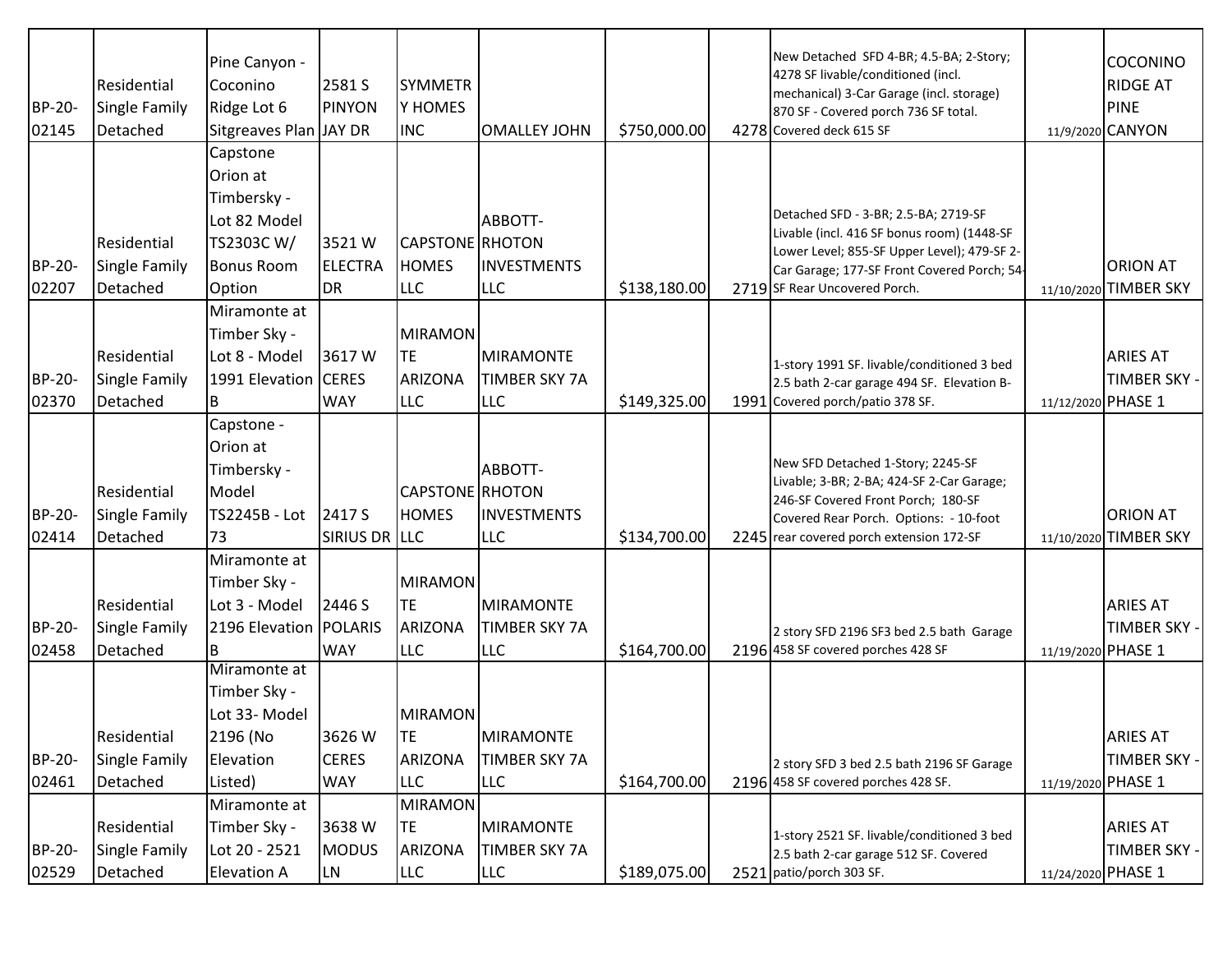|               |                      | Capstone                    |                 |                    |                          |              |                                              |                    |                       |
|---------------|----------------------|-----------------------------|-----------------|--------------------|--------------------------|--------------|----------------------------------------------|--------------------|-----------------------|
|               |                      | Orion at                    |                 |                    |                          |              |                                              |                    |                       |
|               |                      | Timber Sky Lot              |                 |                    | ABBOTT-                  |              |                                              |                    |                       |
|               | Residential          | 81 Model                    | 3529 W          | CAPSTONE RHOTON    |                          |              | 1-Story; 2279-SF Livable; 3-BR; 2.5-BA; 168- |                    |                       |
| <b>BP-20-</b> | <b>Single Family</b> | TS2279                      | <b>ELECTRA</b>  | <b>HOMES</b>       | <b>INVESTMENTS</b>       |              | SF Covered Front porch; 262-SF Covered       |                    | <b>ORION AT</b>       |
| 02530         | Detached             | W/patio                     | <b>DR</b>       | <b>LLC</b>         | <b>LLC</b>               | \$136,740.00 | 2279 Rear Porch; 473-SF 2-Car Garage         |                    | 11/19/2020 TIMBER SKY |
|               |                      | Miramonte at                |                 |                    |                          |              |                                              |                    |                       |
|               |                      | Timber Sky -                |                 | <b>MIRAMON</b>     |                          |              |                                              |                    |                       |
|               | Residential          | Lot 17 - Model 2501 S       |                 | <b>TE</b>          | <b>MIRAMONTE</b>         |              | 1-story 2719 SF. livable/conditioned 4 bed 4 |                    | <b>ARIES AT</b>       |
| <b>BP-20-</b> | <b>Single Family</b> | 2719 Elevation   OWEN       |                 | <b>ARIZONA</b>     | <b>TIMBER SKY 7A</b>     |              | bath (ILO den) 2-car garage 561 SF.          |                    | TIMBER SKY -          |
| 02552         | Detached             | B                           | <b>WAY</b>      | <b>LLC</b>         | LLC                      | \$164,700.00 | 2719 Covered porch/patio 521 SF.             | 11/24/2020 PHASE 1 |                       |
|               |                      | Miramonte at                |                 |                    |                          |              |                                              |                    |                       |
|               |                      | Timber Sky-                 |                 | <b>MIRAMON</b>     |                          |              |                                              |                    |                       |
|               | Residential          | Lot 22 - Model 3616 W       |                 | <b>TE</b>          | <b>MIRAMONTE</b>         |              | 1-story 1991 SF. livable/conditioned 3 bed   |                    | <b>ARIES AT</b>       |
| <b>BP-20-</b> | <b>Single Family</b> | 1991 Elevation   MODUS      |                 | <b>ARIZONA</b>     | <b>TIMBER SKY 7A</b>     |              | 2.5 bath 2-car garage 494 SF. Elevation A-   |                    | TIMBER SKY -          |
| 02553         | Detached             |                             | <b>LN</b>       | <b>LLC</b>         | LLC                      | \$149,325.00 | 1991 Covered porch/patio 344 SF              | 11/24/2020 PHASE 1 |                       |
|               |                      | Miramonte at                |                 |                    |                          |              |                                              |                    |                       |
|               |                      | Timber Sky -                |                 | <b>MIRAMON</b>     |                          |              |                                              |                    |                       |
|               | Residential          | Lot 23 - Model 3608 W       |                 | <b>TE</b>          | MIRAMONTE                |              | 2-story detached SFD - 2196 SF livable/      |                    | <b>ARIES AT</b>       |
| <b>BP-20-</b> | <b>Single Family</b> | 2196 Elevation   MODUS      |                 | <b>ARIZONA</b>     | <b>TIMBER SKY 7A</b>     |              | Conditioned - 3 bed 2.5 bath 2-car garage    |                    | TIMBER SKY -          |
| 02556         | Detached             | IA.                         | LN              | <b>LLC</b>         | LLC                      | \$164,700.00 | 2196 458 SF. - Covered porch/patio 428 SF    | 11/24/2020 PHASE 1 |                       |
|               |                      |                             |                 | All                |                          |              |                                              |                    |                       |
|               |                      |                             | 2332 N          | Seasons            | <b>CORTES</b>            |              |                                              |                    |                       |
| BP-20-        |                      |                             | FREMONT Roofing |                    | <b>GUILLERMO E &amp;</b> |              | Tear off re-roof no wood shake or shingles   |                    | <b>LINWOOD</b>        |
| 02439         | Roofing              | Cortez Roof                 | <b>BLVD</b>     | <b>LLC</b>         | <b>JESSICA L</b>         | \$35,000.00  | allowed                                      |                    | 11/2/2020 HEIGHTS     |
|               |                      |                             |                 | Prostruct          |                          |              |                                              |                    |                       |
| <b>BP-20-</b> |                      |                             | 1500 E          | <b>Builders</b>    |                          |              | Tear off re-roof no wood shake or shingles   |                    |                       |
| 02443         | Roofing              | Relax Inn Roof ROUTE 66 LLC |                 |                    | MAA SHAKTI LLC           | \$57,629.00  | allowed                                      | 11/2/2020 N/A      |                       |
|               |                      |                             |                 | <b>BARTLETT</b>    |                          |              |                                              |                    |                       |
|               |                      |                             | 1667 W          | <b>HOMES &amp;</b> |                          |              |                                              |                    | <b>WEST</b>           |
| <b>BP-20-</b> |                      |                             | <b>SHELLIE</b>  | <b>ROOFING</b>     | LEDFORD DANIEL           |              | Tear off reroof no wood shake or shingles    |                    | <b>VILLAGE</b>        |
| 02451         | Roofing              | Ledford Roof                | <b>DR</b>       | <b>LLC</b>         | CLIR                     | \$8,380.00   | allowed                                      |                    | 11/2/2020 ESTATES     |
|               |                      |                             | 3509N           | Northline          |                          |              |                                              |                    | GRANDVIEW             |
| BP-20-        |                      |                             | GRANDVI         | Roofing            | <b>MATTOCKS KURT</b>     |              | Tear off re-roof no wood shake or shingles   |                    | <b>HOMES UNIT</b>     |
| 02466         | Roofing              | McDaniel Roof EW DR         |                 | Inc                |                          | \$4,000.00   | allowed                                      | 11/3/2020 2        |                       |
|               |                      |                             | 5991 E          |                    |                          |              |                                              |                    |                       |
|               |                      |                             | ABINEAU         | Prostruct          | PERKINS                  |              |                                              |                    |                       |
| BP-20-        |                      |                             | CANYON          | <b>Builders</b>    | <b>WESTON K &amp;</b>    |              | Tear off re-roof no wood shake or shingles   |                    | <b>WALNUT</b>         |
| 02467         | Roofing              | Perkins Roof                | <b>DR</b>       | <b>LLC</b>         | <b>HEIDI CPWROS</b>      | \$20,000.00  | allowed                                      | 11/3/2020 RIDGE    |                       |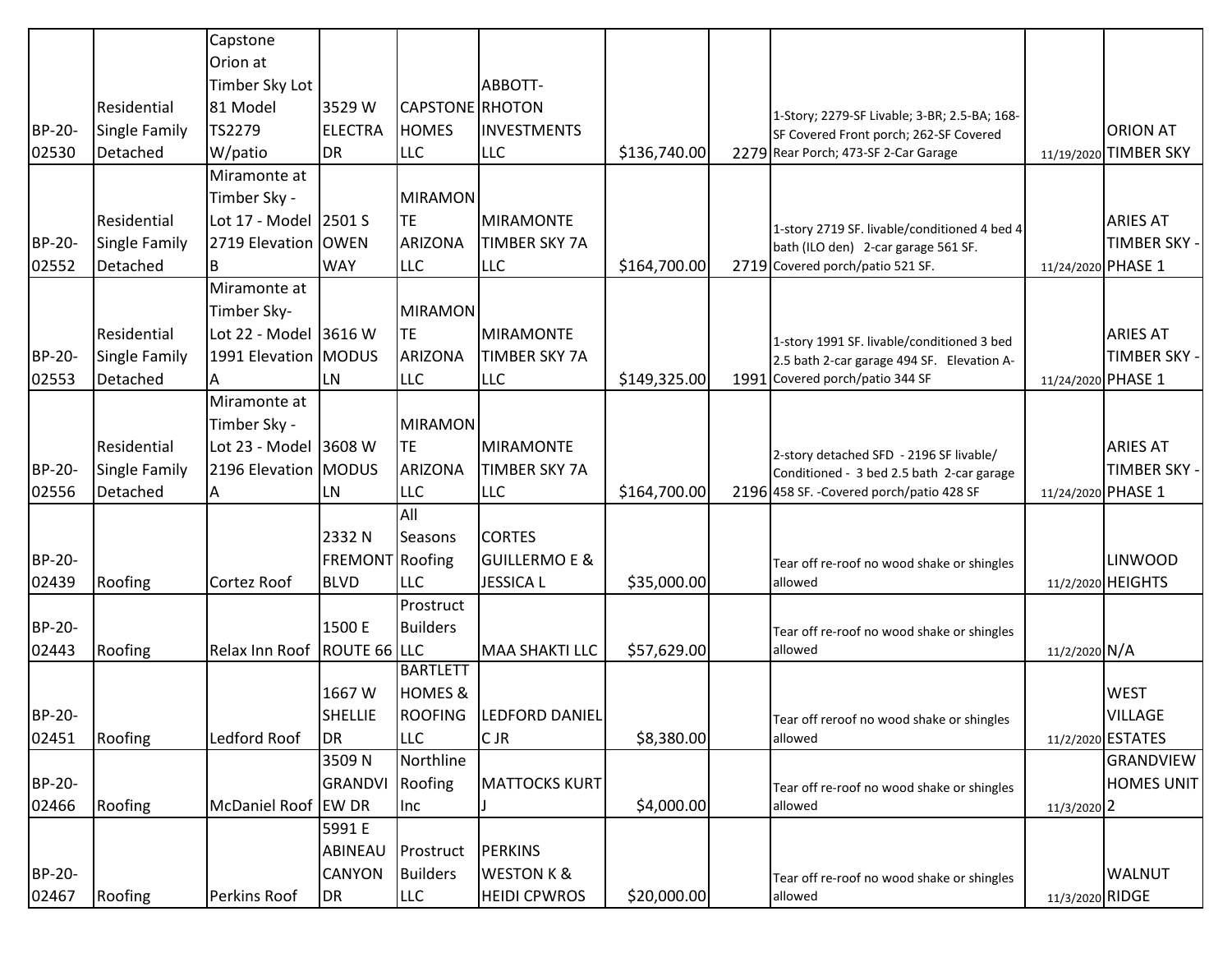|               |         |                   |                     | Prostruct              |                               |             |                                            |                   | <b>CONTINENTA</b>  |
|---------------|---------|-------------------|---------------------|------------------------|-------------------------------|-------------|--------------------------------------------|-------------------|--------------------|
| <b>BP-20-</b> |         |                   | 600 N SKY Builders  |                        | WHITE ROBERT P                |             | Tear off reroof no wood shake or shingles  |                   | <b>L LAKESIDE</b>  |
| 02468         | Roofing | White Roof        | <b>VIEW ST</b>      | <b>LLC</b>             | & JANA S JT                   | \$20,000.00 | allowed                                    | 11/3/2020 ACRES   |                    |
|               |         |                   | 2605N               | <b>FLAGSTAF</b>        | <b>ZALDIVAR JOSE</b>          |             |                                            |                   | <b>SUNNYSIDE</b>   |
| BP-20-        |         |                   | <b>CENTER</b>       |                        | M & ABREGO                    |             |                                            |                   | <b>NORTH</b>       |
| 02473         | Roofing | <b>Ortiz Roof</b> | <b>ST</b>           | <b>BUILDERS</b>        | ANDREA                        | \$4,500.00  | Tear off re-roof no wood shake or shingles |                   | 11/4/2020 ANNEX 4  |
|               |         |                   |                     |                        |                               |             |                                            |                   | <b>FLAGSTAFF</b>   |
|               |         |                   |                     | Altitude               |                               |             |                                            |                   | (TOWN OF)          |
| <b>BP-20-</b> |         | Agassiz and       | 125 E               | Roofing                | AGASSIZ & ELM                 |             | Tear off re-roof no wood shake or shingles |                   | <b>RAILROAD</b>    |
| 02475         | Roofing | Elm Roof          | <b>ELM AVE</b>      | <b>LLC</b>             | <b>LLC</b>                    | \$17,000.00 | allowed                                    |                   | 11/4/2020 ADDITION |
|               |         |                   |                     |                        |                               |             |                                            |                   | <b>COCONINO</b>    |
|               |         |                   |                     |                        |                               |             |                                            |                   | <b>COUNTRY</b>     |
|               |         |                   | 2948 N              | Behmer                 |                               |             |                                            |                   | <b>CLUB</b>        |
| <b>BP-20-</b> |         |                   | PEBBLE              | Industries             | <b>WONG ROBERT</b>            |             | Tear off reroof no wood shake or shingles  |                   | <b>ESTATES</b>     |
| 02481         | Roofing | Wong Roof         | <b>BEACH DR Inc</b> |                        | <b>JUNE &amp; EVELYN F</b>    | \$11,000.00 | allowed                                    | 11/5/2020 UNIT 1  |                    |
|               |         |                   | 4035N               | <b>POLARIS</b>         |                               |             |                                            |                   | <b>SWISS</b>       |
| <b>BP-20-</b> |         | Kaldenbaugh       | <b>FRIBOUR</b>      |                        | RESTORAT KALDENBAUGH          |             | Tear off re-roof no wood shake or shingles |                   | <b>MANOR</b>       |
| 02483         | Roofing | Roof              | <b>G WAY</b>        | <b>ION INC</b>         | <b>TRAVIS</b>                 | \$3,000.00  | allowed                                    | 11/5/2020 UNIT 13 |                    |
|               |         |                   |                     |                        |                               |             |                                            |                   |                    |
|               |         |                   |                     |                        |                               |             |                                            |                   | <b>CONTINENTA</b>  |
|               |         |                   |                     |                        |                               |             |                                            |                   | <b>L COUNTRY</b>   |
|               |         |                   | 5155 E              | <b>POLARIS</b>         |                               |             |                                            |                   | <b>CLUB</b>        |
| <b>BP-20-</b> |         |                   | <b>HICKORY</b>      |                        | <b>RESTORAT KRAHE STEPHEN</b> |             | Tear off re roof no wood shake or shingles |                   | <b>ESTATES</b>     |
| 02484         | Roofing | <b>Krahe Roof</b> | <b>DR</b>           | ION INC                | G & JANE M                    | \$3,000.00  | allowed                                    | 11/5/2020 UNIT 2  |                    |
|               |         |                   |                     |                        |                               |             |                                            |                   |                    |
|               |         |                   | 144 W               | <b>POLARIS</b>         |                               |             |                                            |                   | <b>PONDEROSA</b>   |
| <b>BP-20-</b> |         |                   | GOLD                | <b>RESTORAT DEGHER</b> |                               |             | Tear off reroof no wood shake or shingles  |                   | <b>TRAILS UNIT</b> |
| 02485         | Roofing | Degher Roof       | <b>RUSH TRL</b>     | <b>ION INC</b>         | <b>DOUGLAS</b>                | \$3,000.00  | allowed                                    | 11/5/2020 1       |                    |
|               |         |                   |                     |                        |                               |             |                                            |                   |                    |
|               |         |                   |                     | <b>POLARIS</b>         |                               |             |                                            |                   | SUNNYSIDE          |
| BP-20-        |         | Mackenzie         | 1621 N              |                        | RESTORAT MACKENZIE            |             | Tear off reroof no wood shake or shingles  |                   | <b>FARMS</b>       |
| 02486         | Roofing | Roof              | <b>WEST ST</b>      | ION INC                | <b>MARY JON</b>               | \$3,000.00  | allowed                                    | 11/5/2020 TRACTS  |                    |
|               |         |                   | 6122 E              |                        |                               |             |                                            |                   |                    |
|               |         |                   | ABINEAU             | Prostruct              |                               |             |                                            |                   |                    |
| <b>BP-20-</b> |         |                   | <b>CANYON</b>       | <b>Builders</b>        |                               |             | Tear off re-roof no wood shake or shingles |                   | <b>WALNUT</b>      |
| 02491         | Roofing | Zeoli Roof        | <b>DR</b>           | LLC                    | <b>KELLEHER BRIAN</b>         | \$17,500.00 | allowed                                    | 11/6/2020 RIDGE   |                    |
|               |         |                   | 2810N               |                        |                               |             |                                            |                   | <b>PEAK VIEW</b>   |
| BP-20-        |         |                   | PRESCOTT OWNER      |                        | RASMUSSEN                     |             | Tear off re-roof no wood shake or shingles |                   | <b>MEADOWS</b>     |
| 02494         | Roofing | <b>Baird Roof</b> | <b>RD</b>           | <b>BUILDER</b>         | <b>EUGENE C</b>               | \$9,000.00  | allowed                                    | 11/6/2020 UNIT 3  |                    |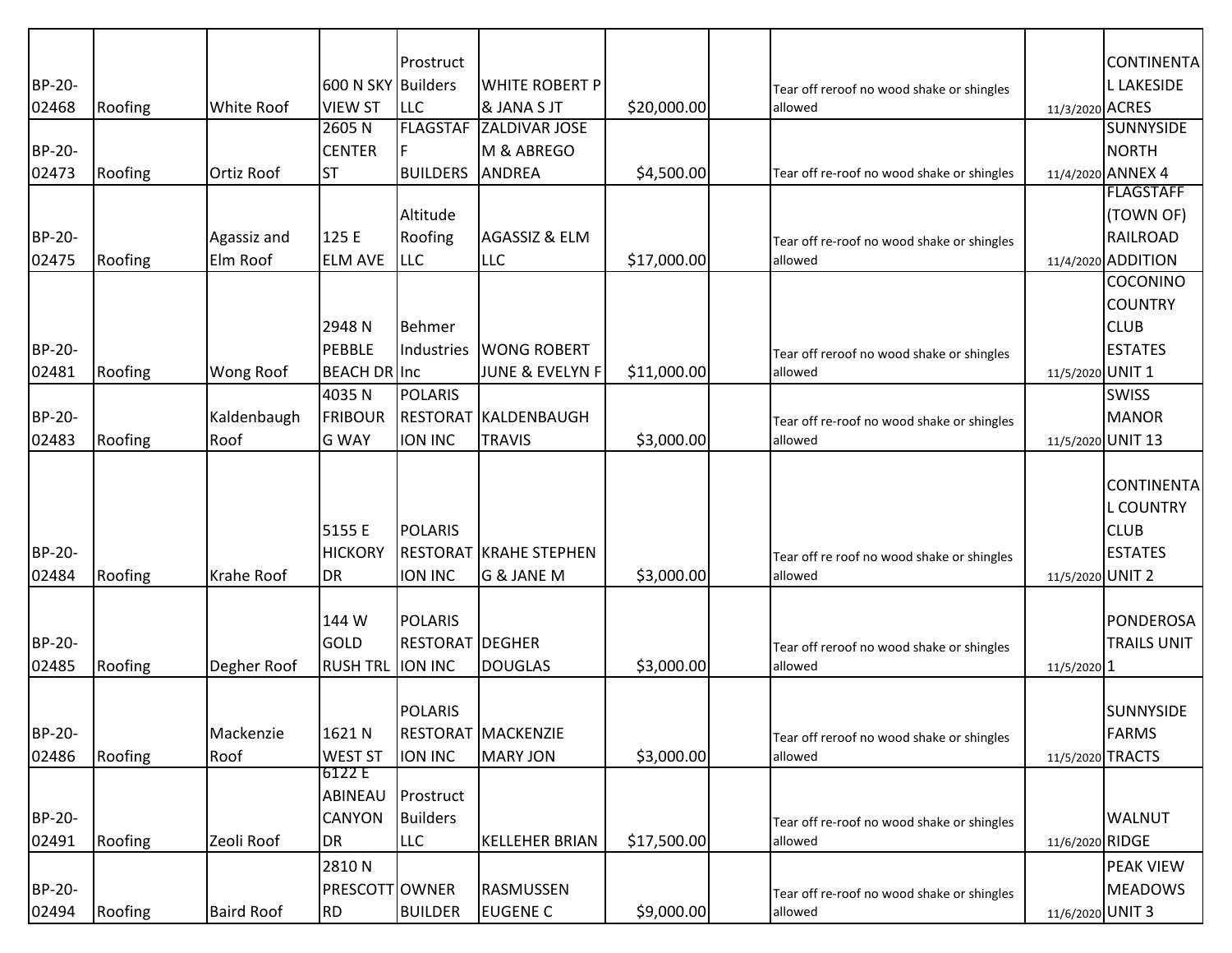|        |         |                     | 2228 W               | Rapid             |                             |             |                                            |                    |                       |
|--------|---------|---------------------|----------------------|-------------------|-----------------------------|-------------|--------------------------------------------|--------------------|-----------------------|
| BP-20- |         |                     | PENNSYL              | Response          | <b>ORTEGA ZOILA</b>         |             | Tear off re-roof no wood shake or shingles |                    | RAILROAD              |
| 02515  | Roofing | Ortega Roof         | <b>VANIA CT</b>      | <b>SErvices</b>   | <b>ROSIO</b>                | \$11,103.00 | allowed                                    |                    | 11/10/2020 SPRINGS 66 |
|        |         |                     |                      |                   |                             |             |                                            |                    | <b>UNIVERSITY</b>     |
| BP-20- |         |                     | 3350 S               | Surebuild         | <b>BEERY ROBBY &amp;</b>    |             | Tear off re-roof no wood shake or shingles |                    | <b>HIGHLANDS</b>      |
| 02516  | Roofing | <b>Beery Roof</b>   | <b>JUSTIN ST LLC</b> |                   | <b>LEE ANN</b>              | \$14,185.00 | allowed                                    | 11/10/2020 UNIT 5  |                       |
|        |         |                     | 1014W                |                   |                             |             |                                            |                    |                       |
| BP-20- |         |                     | <b>COCONIN</b>       | <b>OWNER</b>      | <b>JONASAZIS</b>            |             | Tear off re roof no wood shake or shingles |                    | IFLAGSTAFF            |
| 02518  | Roofing | Hirsch Roof         | O AVE                | <b>BUILDER</b>    | <b>HOUSE LLC</b>            | \$2,000.00  | allowed                                    | 11/16/2020         | <b>TOWNSITE</b>       |
|        |         |                     |                      | <b>POLARIS</b>    |                             |             |                                            |                    |                       |
| BP-20- |         |                     | 429 E                | RESTORAT AVERBECK |                             |             | Tear off re-roof no wood shake or shingles |                    |                       |
| 02520  | Roofing | Averbeck Roof       | DAVID DR             | <b>ION INC</b>    | <b>GEORGE G</b>             | \$10,000.00 | allowed                                    |                    | 11/10/2020 PINECREST  |
|        |         |                     |                      |                   |                             |             |                                            |                    | <b>COCONINO</b>       |
|        |         |                     |                      |                   |                             |             |                                            |                    | <b>COUNTRY</b>        |
|        |         |                     | 2722N                | Prostruct         | ANDERFUREN                  |             |                                            |                    | <b>CLUB</b>           |
| BP-20- |         | Anderfuren          | PEBBLE               | <b>Builders</b>   | <b>ANGELE A &amp;</b>       |             | Tear off reroof no wood shake or shingles  |                    | <b>ESTATES</b>        |
| 02521  | Roofing | Roof                | <b>BEACH DR LLC</b>  |                   | <b>JERRY R</b>              | \$10,000.00 | allowed                                    | 11/10/2020 UNIT 1  |                       |
|        |         |                     | 5432N                | Prostruct         |                             |             |                                            |                    |                       |
| BP-20- |         |                     | <b>SANFORD</b>       | <b>Builders</b>   |                             |             | Tear off re-roof no wood shake or shingles |                    | TIMBERVIEW            |
| 02526  | Roofing | Dougi Roof          | PL                   | <b>LLC</b>        | <b>DOUGI CARLOS E</b>       | \$11,098.00 | allowed                                    | 11/10/2020 VILLAGE |                       |
|        |         |                     |                      | High              |                             |             |                                            |                    |                       |
|        |         |                     |                      | Elevation         |                             |             |                                            |                    |                       |
| BP-20- |         |                     | 3013N                | Roofing           | <b>MORRIS TERRY G</b>       |             | Tear off re-roof no wood shake or shingles |                    |                       |
| 02528  | Roofing | <b>Martian Roof</b> | <b>WEST ST</b>       | LLC               | & DIANNA L                  | \$23,040.00 | allowed                                    | 11/17/2020 N/A     |                       |
|        |         |                     |                      |                   |                             |             |                                            |                    | <b>PONDEROSA</b>      |
|        |         |                     |                      | <b>POLARIS</b>    |                             |             |                                            |                    | <b>TRAILS</b>         |
| BP-20- |         |                     | 4756 S               |                   | <b>RESTORAT BAILEY ADAM</b> |             | Tear off re-roof no wood shake or shingles |                    | UNITS 4A 4B           |
| 02531  | Roofing | <b>Bailey Roof</b>  | <b>DORY TRL</b>      | <b>ION INC</b>    | <b>BRIAN</b>                | \$3,000.00  | allowed                                    | 11/12/2020 4C      |                       |
|        |         |                     | 6724 E               | <b>POLARIS</b>    | <b>FAKHOURY</b>             |             |                                            |                    |                       |
| BP-20- |         |                     | <b>ANAZAZI</b>       | <b>RESTORAT</b>   | <b>LIVING TRUST</b>         |             | Tear off re-roof no wood shake or shingles |                    | <b>WALNUT</b>         |
| 02532  | Roofing | Fakhoury Roof       | <b>IDR</b>           | ION INC           | DTD 04-14-17                | \$3,000.00  | allowed                                    |                    | 11/12/2020 MEADOWS    |
|        |         |                     |                      |                   |                             |             |                                            |                    | <b>CHRISTMAS</b>      |
|        |         |                     | 4528 E               | <b>POLARIS</b>    |                             |             |                                            |                    | <b>TREE</b>           |
| BP-20- |         |                     | <b>HOLLYGR</b>       | <b>RESTORAT</b>   | <b>WILLIE CYNTHIA</b>       |             | Tear off re-roof no wood shake or shingles |                    | <b>ESTATES</b>        |
| 02533  | Roofing | <b>Willie Roof</b>  | <b>EEN RD</b>        | ION INC           | M                           | \$3,000.00  | allowed                                    | 11/12/2020 UNIT 4  |                       |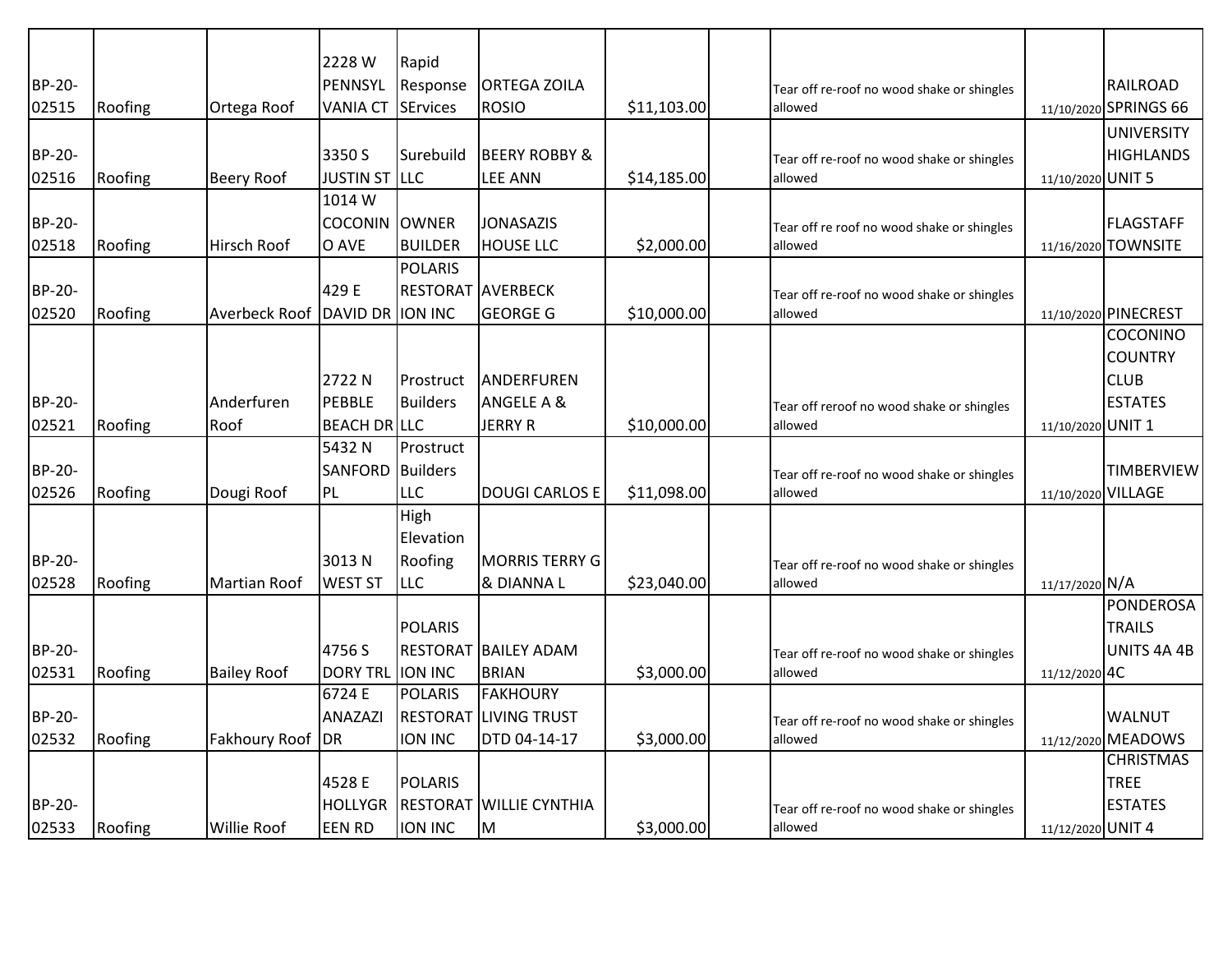|               |         |                     |                         |                    |                           |             |                                            |                    | <b>CHRISTMAS</b>      |
|---------------|---------|---------------------|-------------------------|--------------------|---------------------------|-------------|--------------------------------------------|--------------------|-----------------------|
|               |         |                     | 4516 E                  | <b>POLARIS</b>     |                           |             |                                            |                    | <b>TREE</b>           |
| <b>BP-20-</b> |         |                     | <b>HOLLYGR</b>          | <b>RESTORAT</b>    | <b>GALVEZ MARIA</b>       |             | Tear off re-roof no wood shake or shingles |                    | <b>ESTATES</b>        |
| 02534         | Roofing | <b>Galvez Roof</b>  | <b>EEN RD</b>           | <b>ION INC</b>     | <b>JENAY</b>              | \$3,000.00  | allowed                                    | 11/12/2020 UNIT 4  |                       |
|               |         |                     | 710W                    |                    |                           |             |                                            |                    |                       |
|               |         |                     | <b>GRAND</b>            | <b>POLARIS</b>     |                           |             |                                            |                    |                       |
| <b>BP-20-</b> |         |                     | CANYON                  | <b>RESTORAT</b>    |                           |             | Tear off re-roof no wood shake or shingles |                    | <b>FLAGSTAFF</b>      |
| 02535         | Roofing | <b>Ellis Roof</b>   | AVE                     | <b>ION INC</b>     | <b>ELLIS JAMES H</b>      | \$3,000.00  | allowed                                    |                    | 11/12/2020 TOWNSITE   |
|               |         |                     | 2490N                   | <b>POLARIS</b>     |                           |             |                                            |                    |                       |
| <b>BP-20-</b> |         |                     |                         | CAREFREE RESTORAT  |                           |             | tear off re-roof no wood shake or shingles |                    |                       |
| 02536         | Roofing | Nelson Roof         | <b>CIR</b>              | ION INC            | <b>NELSON LISA</b>        | \$3,000.00  | allowed                                    |                    | 11/12/2020 EVERGREEN  |
|               |         |                     |                         | <b>POLARIS</b>     |                           |             |                                            |                    | <b>SUNNYSIDE</b>      |
| BP-20-        |         | Mackenzie           | 1625N                   |                    | <b>RESTORAT MACKENZIE</b> |             | Tear off re-roof no wood shake or shingles |                    | <b>FARMS</b>          |
| 02537         | Roofing | Roof                | <b>WEST ST</b>          | ION INC            | <b>MARY JON</b>           | \$3,000.00  | allowed                                    | 11/12/2020 TRACTS  |                       |
|               |         |                     |                         |                    |                           |             |                                            |                    | <b>CHRISTMAS</b>      |
|               |         |                     | 4363 E                  | Prostruct          |                           |             |                                            |                    | <b>TREE</b>           |
| <b>BP-20-</b> |         |                     | <b>WINTERG</b> Builders |                    | <b>DOBBS TRUST</b>        |             | Tear off re-roof no wood shake or shingles |                    | <b>ESTATES</b>        |
| 02540         | Roofing | Dobbs Roof          | <b>REEN RD</b>          | <b>LLC</b>         | DTD 05-15-95              | \$6,000.00  | allowed                                    | 11/12/2020 UNIT 3  |                       |
|               |         |                     | 102 S                   | Prostruct          |                           |             |                                            |                    |                       |
| <b>BP-20-</b> |         | Schroeder           | <b>PASEO</b>            | <b>Builders</b>    | <b>SCHROEDER</b>          |             | Tear off re-roof no wood shake or shingles |                    |                       |
| 02541         | Roofing | Roof                | <b>DEL FLAG</b>         | <b>LLC</b>         | <b>KURT</b>               | \$16,000.00 | allowed                                    |                    | 11/12/2020 PINE KNOLL |
|               |         |                     | 2307W                   | Prostruct          |                           |             |                                            |                    | <b>RAILROAD</b>       |
| <b>BP-20-</b> |         |                     | <b>ALASKA</b>           | <b>Builders</b>    | LEONARD                   |             | Tear off re-roof no wood shake or shingles |                    | SPRINGS 66            |
| 02543         | Roofing | Leonard Roof        | <b>AVE</b>              | <b>LLC</b>         | <b>JOSEPH</b>             | \$13,000.00 | allowed                                    | 11/12/2020 UNIT 2  |                       |
|               |         |                     | 2515N                   |                    |                           |             |                                            |                    |                       |
|               |         |                     | <b>FORT</b>             | Prostruct          |                           |             |                                            |                    | <b>CHESHIRE</b>       |
| <b>BP-20-</b> |         |                     | VALLEY                  | <b>Builders</b>    | <b>ELDEN</b>              |             | Tear off re-roof no wood shake or shingles |                    | <b>ESTATES</b>        |
| 02544         | Roofing | Kahl Roof           | <b>RD</b>               | <b>LLC</b>         | <b>PROPERTIES LLC</b>     | \$77,069.00 | allowed                                    | 11/12/2020 UNIT 1  |                       |
|               |         |                     | 2022 N                  |                    |                           |             |                                            |                    |                       |
|               |         |                     | <b>DEER</b>             | Prostruct          |                           |             |                                            |                    |                       |
| <b>BP-20-</b> |         |                     | CROSSING Builders       |                    | <b>HASKINS</b>            |             | Tear off re-roof no wood shake or shingles |                    |                       |
| 02545         | Roofing | <b>Haskins Roof</b> | <b>RD</b>               | <b>LLC</b>         | <b>RAYMOND</b>            | \$13,206.00 | allowed                                    |                    | 11/12/2020 FOXGLENN   |
|               |         |                     |                         | <b>BARTLETT</b>    |                           |             |                                            |                    |                       |
|               |         |                     | 4945 E                  | <b>HOMES &amp;</b> |                           |             |                                            |                    |                       |
| <b>BP-20-</b> |         | Hernandez           | <b>BULLWIN</b>          | <b>ROOFING</b>     | <b>HERNANDEZ</b>          |             | Tear off re-roof no wood shake or shingles |                    | <b>TIMBERVIEW</b>     |
| 02546         | Roofing | Roof                | <b>KLE DR</b>           | <b>LLC</b>         | <b>OMAR CRUZ</b>          | \$9,036.00  | allowed                                    | 11/12/2020 VILLAGE |                       |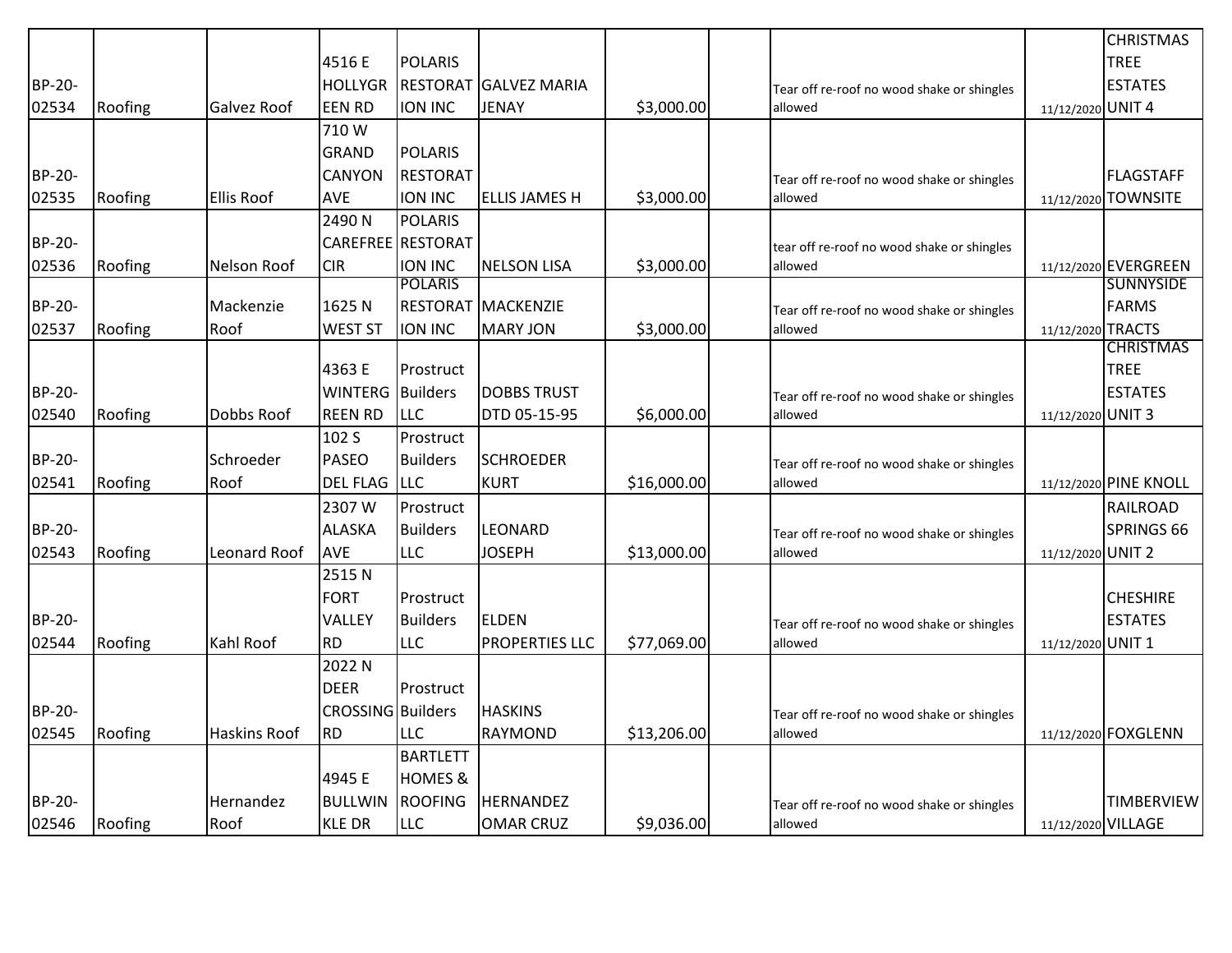| 405 W<br><b>POLARIS</b><br>BP-20-<br><b>BIRCH</b><br><b>RESTORAT HEALY SUZANNE</b><br><b>FLAGSTAFF</b><br>tear off re-roof no wood shake or shingles<br><b>AVE</b><br>02558<br>Roofing<br><b>Healy Roof</b><br><b>ION INC</b><br>& BRIAN<br>\$3,000.00<br>11/13/2020 TOWNSITE<br>are allowed<br>6066 E<br><b>ABINEAU</b><br><b>POLARIS</b><br><b>CIOCANEL</b><br><b>BP-20-</b><br><b>CANYON</b><br><b>RESTORAT</b><br><b>CONSTANTIN &amp;</b><br><b>WALNUT</b><br>Tear off re-roof no wood shake or shingles<br>Roofing<br>Ciocanel Roof<br>ION INC<br>\$3,000.00<br>02559<br>DR<br><b>DESPINA ELENA</b><br>allowed<br>11/13/2020 RIDGE<br>4853 S<br><b>BRIGHT</b><br>Altitude<br><b>SCANDURA</b><br><b>BP-20-</b><br>ANGEL<br>Roofing<br><b>PHILIP ANTHONY</b><br>Tear off re-roof no wood shake or shingles<br>Roofing<br>TRL<br><b>LLC</b><br>JR & LORI ANN<br>\$8,000.00<br>02561<br>Scandra Roof<br>allowed<br>11/16/2020 4D<br>6687 E<br>Altitude<br><b>EAGLE</b><br>BP-20-<br>Roofing<br><b>WALNUT</b><br><b>HOBSON DENNY</b><br>Tear off re-roof no wood shake or shingles<br><b>CREST DR LLC</b><br>\$10,000.00<br>02562<br>Roofing<br>Hobson Roof<br>11/16/2020 MEADOWS<br>allowed<br>3101 N<br><b>FORT</b><br><b>POLARIS</b><br>MUSEUM OF<br><b>BP-20-</b><br><b>RESTORAT NORTHERN</b><br>Museum of<br><b>VALLEY</b><br>Tear off re-roof no wood shake or shingles<br>Roofing<br><b>NAZ Roof</b><br><b>RD</b><br>ION INC<br><b>ARIZONA</b><br>11/16/2020 N/A<br>02569<br>\$5,300.00<br>allowed<br>3450 S<br>Altitude<br><b>TAYLOR</b><br><b>UNIVERSITY</b><br><b>BP-20-</b><br><b>GILLENW</b><br>Roofing<br><b>BRANDON &amp;</b><br><b>HIGHLANDS</b><br>Tear off re-roof no wood shake or shingles<br><b>ATER DR</b><br>LLC<br>\$9,500.00<br>02575<br>Roofing<br><b>SUSANA</b><br>11/17/2020 UNIT 3<br><b>Taylor Roof</b><br>allowed<br><b>BEAUMONT</b><br><b>RANDOLPH</b><br><b>IDEAL</b><br><b>CAMPBELL &amp;</b><br><b>SUNNYSIDE</b><br><b>BP-20-</b><br><b>ROOFING</b><br><b>KATHERINE</b><br><b>NORTH</b><br>Beaumont<br>2616 N<br>Tear off re-roof no wood shake or shingles<br><b>INC</b><br>02579<br>Roofing<br>Roof<br><b>ROSE ST</b><br><b>JANETTA</b><br>\$4,560.00<br>allowed<br>11/17/2020 ANNEX 8<br>Prostruct<br><b>BP-20-</b><br>116N<br><b>Builders</b><br><b>FLAGSTAFF</b><br><b>CRAWLEY</b><br>Tear off re-roof no wood shake or shingles<br><b>LLC</b><br><b>DEIDRE E</b><br>02580<br>Roofing<br><b>AZTEC ST</b><br>\$10,000.00<br><b>Haslett Roof</b><br>allowed<br>11/17/2020 TOWNSITE<br><b>IDEAL</b><br><b>JACOBS</b><br>BP-20-<br>300 S<br><b>ROOFING</b><br><b>COF Brannen</b><br><b>TIMOTHY &amp;</b><br>Tear off re-roof no wood shake or shingles<br>02583<br>Roofing<br>Homes Roof<br><b>VERDE ST INC</b><br><b>CLOVER</b><br>\$7,730.00<br>11/17/2020 N/A<br>allowed<br><b>SUNNYSIDE</b><br>Prostruct<br>BP-20-<br>1700N<br><b>FARMS</b><br><b>Builders</b><br>Tear off re-roof no wood shake or shingles<br>11/18/2020 TRACTS |       |         |           |                      |                   |             |         |                    |
|--------------------------------------------------------------------------------------------------------------------------------------------------------------------------------------------------------------------------------------------------------------------------------------------------------------------------------------------------------------------------------------------------------------------------------------------------------------------------------------------------------------------------------------------------------------------------------------------------------------------------------------------------------------------------------------------------------------------------------------------------------------------------------------------------------------------------------------------------------------------------------------------------------------------------------------------------------------------------------------------------------------------------------------------------------------------------------------------------------------------------------------------------------------------------------------------------------------------------------------------------------------------------------------------------------------------------------------------------------------------------------------------------------------------------------------------------------------------------------------------------------------------------------------------------------------------------------------------------------------------------------------------------------------------------------------------------------------------------------------------------------------------------------------------------------------------------------------------------------------------------------------------------------------------------------------------------------------------------------------------------------------------------------------------------------------------------------------------------------------------------------------------------------------------------------------------------------------------------------------------------------------------------------------------------------------------------------------------------------------------------------------------------------------------------------------------------------------------------------------------------------------------------------------------------------------------------------------------------------------------------------------------------------------------------------------------------------------------------------------------------------------------------------------------------------------------------------------------------------------------------------------------------------------------------------------------------------------------------|-------|---------|-----------|----------------------|-------------------|-------------|---------|--------------------|
|                                                                                                                                                                                                                                                                                                                                                                                                                                                                                                                                                                                                                                                                                                                                                                                                                                                                                                                                                                                                                                                                                                                                                                                                                                                                                                                                                                                                                                                                                                                                                                                                                                                                                                                                                                                                                                                                                                                                                                                                                                                                                                                                                                                                                                                                                                                                                                                                                                                                                                                                                                                                                                                                                                                                                                                                                                                                                                                                                                          |       |         |           |                      |                   |             |         |                    |
|                                                                                                                                                                                                                                                                                                                                                                                                                                                                                                                                                                                                                                                                                                                                                                                                                                                                                                                                                                                                                                                                                                                                                                                                                                                                                                                                                                                                                                                                                                                                                                                                                                                                                                                                                                                                                                                                                                                                                                                                                                                                                                                                                                                                                                                                                                                                                                                                                                                                                                                                                                                                                                                                                                                                                                                                                                                                                                                                                                          |       |         |           |                      |                   |             |         |                    |
|                                                                                                                                                                                                                                                                                                                                                                                                                                                                                                                                                                                                                                                                                                                                                                                                                                                                                                                                                                                                                                                                                                                                                                                                                                                                                                                                                                                                                                                                                                                                                                                                                                                                                                                                                                                                                                                                                                                                                                                                                                                                                                                                                                                                                                                                                                                                                                                                                                                                                                                                                                                                                                                                                                                                                                                                                                                                                                                                                                          |       |         |           |                      |                   |             |         |                    |
|                                                                                                                                                                                                                                                                                                                                                                                                                                                                                                                                                                                                                                                                                                                                                                                                                                                                                                                                                                                                                                                                                                                                                                                                                                                                                                                                                                                                                                                                                                                                                                                                                                                                                                                                                                                                                                                                                                                                                                                                                                                                                                                                                                                                                                                                                                                                                                                                                                                                                                                                                                                                                                                                                                                                                                                                                                                                                                                                                                          |       |         |           |                      |                   |             |         |                    |
|                                                                                                                                                                                                                                                                                                                                                                                                                                                                                                                                                                                                                                                                                                                                                                                                                                                                                                                                                                                                                                                                                                                                                                                                                                                                                                                                                                                                                                                                                                                                                                                                                                                                                                                                                                                                                                                                                                                                                                                                                                                                                                                                                                                                                                                                                                                                                                                                                                                                                                                                                                                                                                                                                                                                                                                                                                                                                                                                                                          |       |         |           |                      |                   |             |         |                    |
|                                                                                                                                                                                                                                                                                                                                                                                                                                                                                                                                                                                                                                                                                                                                                                                                                                                                                                                                                                                                                                                                                                                                                                                                                                                                                                                                                                                                                                                                                                                                                                                                                                                                                                                                                                                                                                                                                                                                                                                                                                                                                                                                                                                                                                                                                                                                                                                                                                                                                                                                                                                                                                                                                                                                                                                                                                                                                                                                                                          |       |         |           |                      |                   |             |         |                    |
|                                                                                                                                                                                                                                                                                                                                                                                                                                                                                                                                                                                                                                                                                                                                                                                                                                                                                                                                                                                                                                                                                                                                                                                                                                                                                                                                                                                                                                                                                                                                                                                                                                                                                                                                                                                                                                                                                                                                                                                                                                                                                                                                                                                                                                                                                                                                                                                                                                                                                                                                                                                                                                                                                                                                                                                                                                                                                                                                                                          |       |         |           |                      |                   |             |         |                    |
|                                                                                                                                                                                                                                                                                                                                                                                                                                                                                                                                                                                                                                                                                                                                                                                                                                                                                                                                                                                                                                                                                                                                                                                                                                                                                                                                                                                                                                                                                                                                                                                                                                                                                                                                                                                                                                                                                                                                                                                                                                                                                                                                                                                                                                                                                                                                                                                                                                                                                                                                                                                                                                                                                                                                                                                                                                                                                                                                                                          |       |         |           |                      |                   |             |         |                    |
|                                                                                                                                                                                                                                                                                                                                                                                                                                                                                                                                                                                                                                                                                                                                                                                                                                                                                                                                                                                                                                                                                                                                                                                                                                                                                                                                                                                                                                                                                                                                                                                                                                                                                                                                                                                                                                                                                                                                                                                                                                                                                                                                                                                                                                                                                                                                                                                                                                                                                                                                                                                                                                                                                                                                                                                                                                                                                                                                                                          |       |         |           |                      |                   |             |         |                    |
|                                                                                                                                                                                                                                                                                                                                                                                                                                                                                                                                                                                                                                                                                                                                                                                                                                                                                                                                                                                                                                                                                                                                                                                                                                                                                                                                                                                                                                                                                                                                                                                                                                                                                                                                                                                                                                                                                                                                                                                                                                                                                                                                                                                                                                                                                                                                                                                                                                                                                                                                                                                                                                                                                                                                                                                                                                                                                                                                                                          |       |         |           |                      |                   |             |         | <b>PONDEROSA</b>   |
|                                                                                                                                                                                                                                                                                                                                                                                                                                                                                                                                                                                                                                                                                                                                                                                                                                                                                                                                                                                                                                                                                                                                                                                                                                                                                                                                                                                                                                                                                                                                                                                                                                                                                                                                                                                                                                                                                                                                                                                                                                                                                                                                                                                                                                                                                                                                                                                                                                                                                                                                                                                                                                                                                                                                                                                                                                                                                                                                                                          |       |         |           |                      |                   |             |         | <b>TRAILS UNIT</b> |
|                                                                                                                                                                                                                                                                                                                                                                                                                                                                                                                                                                                                                                                                                                                                                                                                                                                                                                                                                                                                                                                                                                                                                                                                                                                                                                                                                                                                                                                                                                                                                                                                                                                                                                                                                                                                                                                                                                                                                                                                                                                                                                                                                                                                                                                                                                                                                                                                                                                                                                                                                                                                                                                                                                                                                                                                                                                                                                                                                                          |       |         |           |                      |                   |             |         |                    |
|                                                                                                                                                                                                                                                                                                                                                                                                                                                                                                                                                                                                                                                                                                                                                                                                                                                                                                                                                                                                                                                                                                                                                                                                                                                                                                                                                                                                                                                                                                                                                                                                                                                                                                                                                                                                                                                                                                                                                                                                                                                                                                                                                                                                                                                                                                                                                                                                                                                                                                                                                                                                                                                                                                                                                                                                                                                                                                                                                                          |       |         |           |                      |                   |             |         |                    |
|                                                                                                                                                                                                                                                                                                                                                                                                                                                                                                                                                                                                                                                                                                                                                                                                                                                                                                                                                                                                                                                                                                                                                                                                                                                                                                                                                                                                                                                                                                                                                                                                                                                                                                                                                                                                                                                                                                                                                                                                                                                                                                                                                                                                                                                                                                                                                                                                                                                                                                                                                                                                                                                                                                                                                                                                                                                                                                                                                                          |       |         |           |                      |                   |             |         |                    |
|                                                                                                                                                                                                                                                                                                                                                                                                                                                                                                                                                                                                                                                                                                                                                                                                                                                                                                                                                                                                                                                                                                                                                                                                                                                                                                                                                                                                                                                                                                                                                                                                                                                                                                                                                                                                                                                                                                                                                                                                                                                                                                                                                                                                                                                                                                                                                                                                                                                                                                                                                                                                                                                                                                                                                                                                                                                                                                                                                                          |       |         |           |                      |                   |             |         |                    |
|                                                                                                                                                                                                                                                                                                                                                                                                                                                                                                                                                                                                                                                                                                                                                                                                                                                                                                                                                                                                                                                                                                                                                                                                                                                                                                                                                                                                                                                                                                                                                                                                                                                                                                                                                                                                                                                                                                                                                                                                                                                                                                                                                                                                                                                                                                                                                                                                                                                                                                                                                                                                                                                                                                                                                                                                                                                                                                                                                                          |       |         |           |                      |                   |             |         |                    |
|                                                                                                                                                                                                                                                                                                                                                                                                                                                                                                                                                                                                                                                                                                                                                                                                                                                                                                                                                                                                                                                                                                                                                                                                                                                                                                                                                                                                                                                                                                                                                                                                                                                                                                                                                                                                                                                                                                                                                                                                                                                                                                                                                                                                                                                                                                                                                                                                                                                                                                                                                                                                                                                                                                                                                                                                                                                                                                                                                                          |       |         |           |                      |                   |             |         |                    |
|                                                                                                                                                                                                                                                                                                                                                                                                                                                                                                                                                                                                                                                                                                                                                                                                                                                                                                                                                                                                                                                                                                                                                                                                                                                                                                                                                                                                                                                                                                                                                                                                                                                                                                                                                                                                                                                                                                                                                                                                                                                                                                                                                                                                                                                                                                                                                                                                                                                                                                                                                                                                                                                                                                                                                                                                                                                                                                                                                                          |       |         |           |                      |                   |             |         |                    |
|                                                                                                                                                                                                                                                                                                                                                                                                                                                                                                                                                                                                                                                                                                                                                                                                                                                                                                                                                                                                                                                                                                                                                                                                                                                                                                                                                                                                                                                                                                                                                                                                                                                                                                                                                                                                                                                                                                                                                                                                                                                                                                                                                                                                                                                                                                                                                                                                                                                                                                                                                                                                                                                                                                                                                                                                                                                                                                                                                                          |       |         |           |                      |                   |             |         |                    |
|                                                                                                                                                                                                                                                                                                                                                                                                                                                                                                                                                                                                                                                                                                                                                                                                                                                                                                                                                                                                                                                                                                                                                                                                                                                                                                                                                                                                                                                                                                                                                                                                                                                                                                                                                                                                                                                                                                                                                                                                                                                                                                                                                                                                                                                                                                                                                                                                                                                                                                                                                                                                                                                                                                                                                                                                                                                                                                                                                                          |       |         |           |                      |                   |             |         |                    |
|                                                                                                                                                                                                                                                                                                                                                                                                                                                                                                                                                                                                                                                                                                                                                                                                                                                                                                                                                                                                                                                                                                                                                                                                                                                                                                                                                                                                                                                                                                                                                                                                                                                                                                                                                                                                                                                                                                                                                                                                                                                                                                                                                                                                                                                                                                                                                                                                                                                                                                                                                                                                                                                                                                                                                                                                                                                                                                                                                                          |       |         |           |                      |                   |             |         |                    |
|                                                                                                                                                                                                                                                                                                                                                                                                                                                                                                                                                                                                                                                                                                                                                                                                                                                                                                                                                                                                                                                                                                                                                                                                                                                                                                                                                                                                                                                                                                                                                                                                                                                                                                                                                                                                                                                                                                                                                                                                                                                                                                                                                                                                                                                                                                                                                                                                                                                                                                                                                                                                                                                                                                                                                                                                                                                                                                                                                                          |       |         |           |                      |                   |             |         |                    |
|                                                                                                                                                                                                                                                                                                                                                                                                                                                                                                                                                                                                                                                                                                                                                                                                                                                                                                                                                                                                                                                                                                                                                                                                                                                                                                                                                                                                                                                                                                                                                                                                                                                                                                                                                                                                                                                                                                                                                                                                                                                                                                                                                                                                                                                                                                                                                                                                                                                                                                                                                                                                                                                                                                                                                                                                                                                                                                                                                                          |       |         |           |                      |                   |             |         |                    |
|                                                                                                                                                                                                                                                                                                                                                                                                                                                                                                                                                                                                                                                                                                                                                                                                                                                                                                                                                                                                                                                                                                                                                                                                                                                                                                                                                                                                                                                                                                                                                                                                                                                                                                                                                                                                                                                                                                                                                                                                                                                                                                                                                                                                                                                                                                                                                                                                                                                                                                                                                                                                                                                                                                                                                                                                                                                                                                                                                                          |       |         |           |                      |                   |             |         |                    |
|                                                                                                                                                                                                                                                                                                                                                                                                                                                                                                                                                                                                                                                                                                                                                                                                                                                                                                                                                                                                                                                                                                                                                                                                                                                                                                                                                                                                                                                                                                                                                                                                                                                                                                                                                                                                                                                                                                                                                                                                                                                                                                                                                                                                                                                                                                                                                                                                                                                                                                                                                                                                                                                                                                                                                                                                                                                                                                                                                                          |       |         |           |                      |                   |             |         |                    |
|                                                                                                                                                                                                                                                                                                                                                                                                                                                                                                                                                                                                                                                                                                                                                                                                                                                                                                                                                                                                                                                                                                                                                                                                                                                                                                                                                                                                                                                                                                                                                                                                                                                                                                                                                                                                                                                                                                                                                                                                                                                                                                                                                                                                                                                                                                                                                                                                                                                                                                                                                                                                                                                                                                                                                                                                                                                                                                                                                                          |       |         |           |                      |                   |             |         |                    |
|                                                                                                                                                                                                                                                                                                                                                                                                                                                                                                                                                                                                                                                                                                                                                                                                                                                                                                                                                                                                                                                                                                                                                                                                                                                                                                                                                                                                                                                                                                                                                                                                                                                                                                                                                                                                                                                                                                                                                                                                                                                                                                                                                                                                                                                                                                                                                                                                                                                                                                                                                                                                                                                                                                                                                                                                                                                                                                                                                                          |       |         |           |                      |                   |             |         |                    |
|                                                                                                                                                                                                                                                                                                                                                                                                                                                                                                                                                                                                                                                                                                                                                                                                                                                                                                                                                                                                                                                                                                                                                                                                                                                                                                                                                                                                                                                                                                                                                                                                                                                                                                                                                                                                                                                                                                                                                                                                                                                                                                                                                                                                                                                                                                                                                                                                                                                                                                                                                                                                                                                                                                                                                                                                                                                                                                                                                                          |       |         |           |                      |                   |             |         |                    |
|                                                                                                                                                                                                                                                                                                                                                                                                                                                                                                                                                                                                                                                                                                                                                                                                                                                                                                                                                                                                                                                                                                                                                                                                                                                                                                                                                                                                                                                                                                                                                                                                                                                                                                                                                                                                                                                                                                                                                                                                                                                                                                                                                                                                                                                                                                                                                                                                                                                                                                                                                                                                                                                                                                                                                                                                                                                                                                                                                                          |       |         |           |                      |                   |             |         |                    |
|                                                                                                                                                                                                                                                                                                                                                                                                                                                                                                                                                                                                                                                                                                                                                                                                                                                                                                                                                                                                                                                                                                                                                                                                                                                                                                                                                                                                                                                                                                                                                                                                                                                                                                                                                                                                                                                                                                                                                                                                                                                                                                                                                                                                                                                                                                                                                                                                                                                                                                                                                                                                                                                                                                                                                                                                                                                                                                                                                                          |       |         |           |                      |                   |             |         |                    |
|                                                                                                                                                                                                                                                                                                                                                                                                                                                                                                                                                                                                                                                                                                                                                                                                                                                                                                                                                                                                                                                                                                                                                                                                                                                                                                                                                                                                                                                                                                                                                                                                                                                                                                                                                                                                                                                                                                                                                                                                                                                                                                                                                                                                                                                                                                                                                                                                                                                                                                                                                                                                                                                                                                                                                                                                                                                                                                                                                                          |       |         |           |                      |                   |             |         |                    |
|                                                                                                                                                                                                                                                                                                                                                                                                                                                                                                                                                                                                                                                                                                                                                                                                                                                                                                                                                                                                                                                                                                                                                                                                                                                                                                                                                                                                                                                                                                                                                                                                                                                                                                                                                                                                                                                                                                                                                                                                                                                                                                                                                                                                                                                                                                                                                                                                                                                                                                                                                                                                                                                                                                                                                                                                                                                                                                                                                                          |       |         |           |                      |                   |             |         |                    |
|                                                                                                                                                                                                                                                                                                                                                                                                                                                                                                                                                                                                                                                                                                                                                                                                                                                                                                                                                                                                                                                                                                                                                                                                                                                                                                                                                                                                                                                                                                                                                                                                                                                                                                                                                                                                                                                                                                                                                                                                                                                                                                                                                                                                                                                                                                                                                                                                                                                                                                                                                                                                                                                                                                                                                                                                                                                                                                                                                                          |       |         |           |                      |                   |             |         |                    |
|                                                                                                                                                                                                                                                                                                                                                                                                                                                                                                                                                                                                                                                                                                                                                                                                                                                                                                                                                                                                                                                                                                                                                                                                                                                                                                                                                                                                                                                                                                                                                                                                                                                                                                                                                                                                                                                                                                                                                                                                                                                                                                                                                                                                                                                                                                                                                                                                                                                                                                                                                                                                                                                                                                                                                                                                                                                                                                                                                                          |       |         |           |                      |                   |             |         |                    |
|                                                                                                                                                                                                                                                                                                                                                                                                                                                                                                                                                                                                                                                                                                                                                                                                                                                                                                                                                                                                                                                                                                                                                                                                                                                                                                                                                                                                                                                                                                                                                                                                                                                                                                                                                                                                                                                                                                                                                                                                                                                                                                                                                                                                                                                                                                                                                                                                                                                                                                                                                                                                                                                                                                                                                                                                                                                                                                                                                                          |       |         |           |                      |                   |             |         |                    |
|                                                                                                                                                                                                                                                                                                                                                                                                                                                                                                                                                                                                                                                                                                                                                                                                                                                                                                                                                                                                                                                                                                                                                                                                                                                                                                                                                                                                                                                                                                                                                                                                                                                                                                                                                                                                                                                                                                                                                                                                                                                                                                                                                                                                                                                                                                                                                                                                                                                                                                                                                                                                                                                                                                                                                                                                                                                                                                                                                                          | 02590 | Roofing | Kahl Roof | <b>IZABEL ST LLC</b> | <b>KAHL DAVID</b> | \$10,000.00 | allowed |                    |
|                                                                                                                                                                                                                                                                                                                                                                                                                                                                                                                                                                                                                                                                                                                                                                                                                                                                                                                                                                                                                                                                                                                                                                                                                                                                                                                                                                                                                                                                                                                                                                                                                                                                                                                                                                                                                                                                                                                                                                                                                                                                                                                                                                                                                                                                                                                                                                                                                                                                                                                                                                                                                                                                                                                                                                                                                                                                                                                                                                          |       |         |           |                      |                   |             |         |                    |
| 314W<br>Prostruct<br>MARIPOSA                                                                                                                                                                                                                                                                                                                                                                                                                                                                                                                                                                                                                                                                                                                                                                                                                                                                                                                                                                                                                                                                                                                                                                                                                                                                                                                                                                                                                                                                                                                                                                                                                                                                                                                                                                                                                                                                                                                                                                                                                                                                                                                                                                                                                                                                                                                                                                                                                                                                                                                                                                                                                                                                                                                                                                                                                                                                                                                                            |       |         |           |                      |                   |             |         |                    |
| BP-20-<br><b>CHERRY</b><br><b>Builders</b><br><b>FLAGSTAFF</b><br>RESIDENTIAL<br>Tear off re-roof no wood shake or shingles                                                                                                                                                                                                                                                                                                                                                                                                                                                                                                                                                                                                                                                                                                                                                                                                                                                                                                                                                                                                                                                                                                                                                                                                                                                                                                                                                                                                                                                                                                                                                                                                                                                                                                                                                                                                                                                                                                                                                                                                                                                                                                                                                                                                                                                                                                                                                                                                                                                                                                                                                                                                                                                                                                                                                                                                                                              |       |         |           |                      |                   |             |         |                    |
| \$10,000.00<br>Roofing<br><b>AVE</b><br><b>LLC</b><br><b>PROPERTIES LLC</b><br>11/18/2020 TOWNSITE<br>02591<br><b>Busche Roof</b><br>allowed                                                                                                                                                                                                                                                                                                                                                                                                                                                                                                                                                                                                                                                                                                                                                                                                                                                                                                                                                                                                                                                                                                                                                                                                                                                                                                                                                                                                                                                                                                                                                                                                                                                                                                                                                                                                                                                                                                                                                                                                                                                                                                                                                                                                                                                                                                                                                                                                                                                                                                                                                                                                                                                                                                                                                                                                                             |       |         |           |                      |                   |             |         |                    |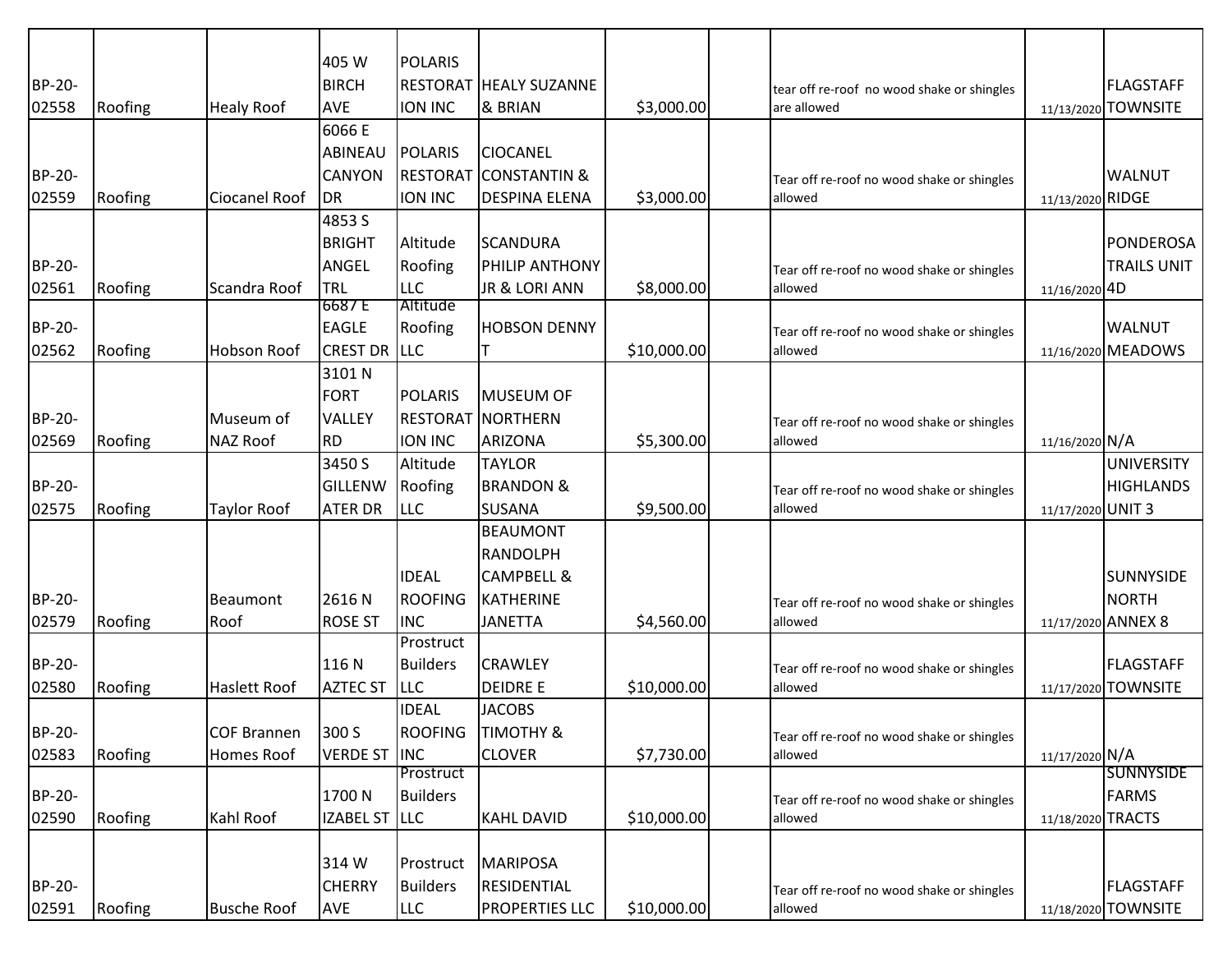|               |         |                     |                         | Prostruct       |                          |             |                                              |                    | <b>MOUNT</b>           |
|---------------|---------|---------------------|-------------------------|-----------------|--------------------------|-------------|----------------------------------------------|--------------------|------------------------|
| BP-20-        |         |                     | 425 W                   | <b>Builders</b> |                          |             | Tear off re-roof no wood shake or shingles   |                    | <b>ELDEN</b>           |
| 02592         | Roofing | Lockard Roof        | <b>PINE AVE</b>         | <b>LLC</b>      | <b>LOCKARD JANE</b>      | \$8,000.00  | allowed                                      |                    | 11/18/2020 ADDITION    |
|               |         |                     |                         |                 | <b>HARKEY</b>            |             |                                              |                    |                        |
|               |         |                     | 215N                    | Prostruct       | <b>WILLARD W</b>         |             |                                              |                    |                        |
| <b>BP-20-</b> |         | Harvey Trust        | <b>HUMPHR</b>           | <b>Builders</b> | <b>DECEDENTS</b>         |             | Tear off re-roof no wood shake or shingles   |                    | <b>FLAGSTAFF</b>       |
| 02594         | Roofing | Roof                | <b>EYS ST</b>           | <b>LLC</b>      | <b>TRUST</b>             | \$7,000.00  | allowed                                      |                    | 11/18/2020 TOWNSITE    |
|               |         |                     |                         |                 | <b>HARKEY</b>            |             |                                              |                    |                        |
|               |         |                     | 207 W                   | Prostruct       | <b>WILLARD W</b>         |             |                                              |                    |                        |
| <b>BP-20-</b> |         | <b>Harvey Trust</b> | <b>CHERRY</b>           | <b>Builders</b> | <b>DECEDENTS</b>         |             | Tear off re-roof no wood shake or shingles   |                    | <b>FLAGSTAFF</b>       |
| 02596         | Roofing | Roof                | <b>AVE</b>              | <b>LLC</b>      | <b>TRUST</b>             | \$13,000.00 | allowed                                      |                    | 11/18/2020 TOWNSITE    |
|               |         | Flagstaff           |                         |                 |                          |             |                                              |                    |                        |
|               |         | Historical          | 606 N                   | Altitude        |                          |             |                                              |                    |                        |
| <b>BP-20-</b> |         | Preservation        | <b>BEAVER</b>           | Roofing         | <b>CLARKE</b>            |             | Tear off re-roof no wood shake or shingles   |                    | NORTHEAST              |
| 02597         | Roofing | Roof                | <b>ST</b>               | <b>LLC</b>      | <b>PATRICIA</b>          | \$15,000.00 | allowed                                      |                    | 11/18/2020 ADDITION    |
|               |         |                     | 231W                    |                 |                          |             |                                              |                    | PONDEROSA              |
| <b>BP-20-</b> |         |                     | <b>GOLD</b>             | <b>HAVASU</b>   | <b>WARREN</b>            |             | Tear off re-roof no wood shake or shingles   |                    | <b>TRAILS UNIT</b>     |
| 02598         | Roofing | <b>Warren Roof</b>  | <b>RUSH TRL</b>         | <b>ROOFING</b>  | <b>MEGHAN</b>            | \$10,000.00 | allowed                                      | 11/18/2020 1       |                        |
|               |         |                     |                         | Lionheart       |                          |             |                                              |                    |                        |
|               |         |                     |                         | <b>Building</b> |                          |             |                                              |                    |                        |
|               |         |                     | 3141 S                  | and             | <b>TOWNSEND</b>          |             |                                              |                    |                        |
| <b>BP-20-</b> |         | Townsend            | <b>TROXLER</b>          |                 | Investmen DOUGLAS LYLE & |             | Tear off re-roof no wood shake or shingles   |                    | <b>UNIVERSITY</b>      |
| 02601         | Roofing | Roof                | <b>CIR</b>              | ts LLC          | <b>TAMI LYNN</b>         | \$5,000.00  | allowed                                      | 11/18/2020 HEIGHTS |                        |
|               |         |                     |                         |                 | <b>HARKEY</b>            |             |                                              |                    |                        |
|               |         |                     |                         |                 | <b>WILLARD W</b>         |             |                                              |                    |                        |
|               |         |                     | 219N                    | Prostruct       | <b>DECEDENTS</b>         |             |                                              |                    |                        |
| <b>BP-20-</b> |         | Harvey Trust        | <b>HUMPHR</b>           | <b>Builders</b> | TRUST DTD 12-            |             | Tear off re-roof - no wood shake or shingles |                    | <b>FLAGSTAFF</b>       |
| 02616         | Roofing | Roof                | <b>EYS ST</b>           | <b>LLC</b>      | 02-92                    | \$20,000.00 | allowed                                      |                    | 11/19/2020 TOWNSITE    |
|               |         |                     | 3702N                   | <b>IDEAL</b>    | <b>JOHNSON LIVING</b>    |             |                                              |                    | <b>GRANDVIEW</b>       |
| BP-20-        |         | Johnson Trust       | <b>PARADISE ROOFING</b> |                 | TRUST DTD 01-            |             | Tear off re-roof no wood shake or shingles   |                    | HOMES UNIT             |
| 02618         | Roofing | Roof                | <b>RD</b>               | <b>INC</b>      | $19 - 11$                | \$11,120.00 | allowed                                      | 11/19/2020 2       |                        |
|               |         |                     | 3391N                   | <b>Vistas</b>   |                          |             |                                              |                    | <b>VALLEY</b>          |
| <b>BP-20-</b> |         |                     | <b>ESTATES</b>          | Roofing         | <b>STRAUSS</b>           |             |                                              |                    | <b>CREST UNIT</b>      |
| 02637         | Roofing | <b>Strauss Roof</b> | <b>ST</b>               | <b>LLC</b>      | <b>WILLIAM R</b>         | \$950.00    | Tear off re-roof no wood shake or shingles   | 11/23/2020 2       |                        |
|               |         |                     | 1235N                   | Prostruct       |                          |             |                                              |                    |                        |
| BP-20-        |         |                     | <b>HEMLOCK</b> Builders |                 |                          |             | Tear off reroof no wood shakes or shingles   |                    | <b>SWITZER</b>         |
| 02638         | Roofing | <b>Fields Roof</b>  | <b>WAY</b>              | <b>LLC</b>      | <b>FIELDS REBECCA</b>    | \$29,000.00 | allowed                                      |                    | 11/23/2020 MESA UNIT 3 |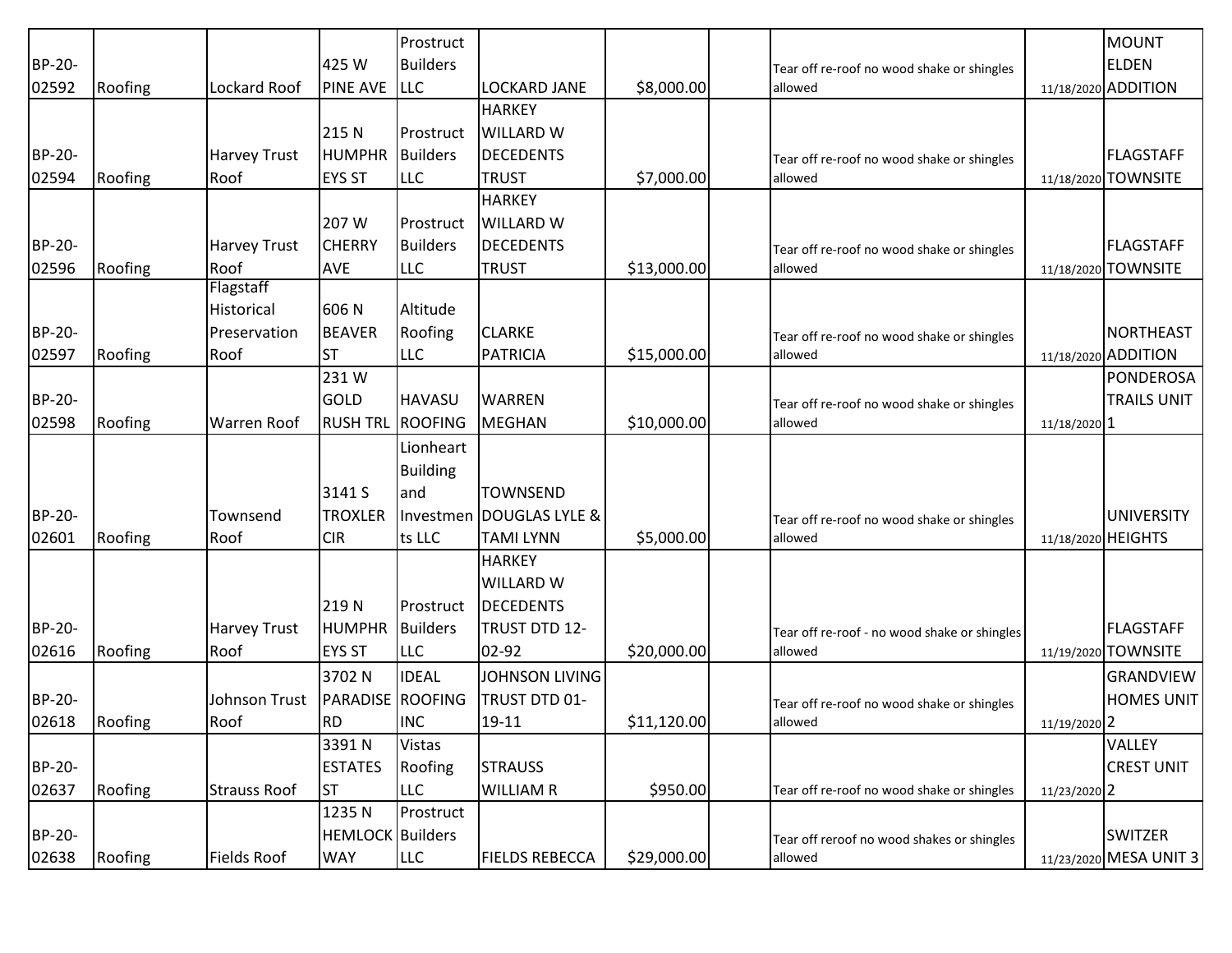|        |         |                      | 1862 W                  | Prostruct       |                           |             |                                            |                    | <b>WEST</b>           |
|--------|---------|----------------------|-------------------------|-----------------|---------------------------|-------------|--------------------------------------------|--------------------|-----------------------|
| BP-20- |         |                      | <b>MATTING</b> Builders |                 | <b>HIATT HARVEY &amp;</b> |             | Tear off re-roof no wood shake or shingles |                    | <b>VILLAGE</b>        |
| 02655  | Roofing | Hiatt Roof           | LY LP                   | <b>LLC</b>      | <b>TANYAL</b>             | \$11,112.00 | allowed                                    | 11/23/2020 ESTATES |                       |
|        |         |                      |                         |                 |                           |             |                                            |                    | SAN                   |
|        |         |                      | 111 E                   | Aspen           | <b>DA VINCI</b>           |             |                                            |                    | <b>FRANCISCO</b>      |
| BP-20- |         |                      | <b>ASPEN</b>            | Roofing         | <b>INVESTMENTS</b>        |             |                                            |                    | <b>AND ASPEN</b>      |
| 02657  | Roofing | Belsanti Roof        | <b>AVE</b>              | <b>LLC</b>      | <b>LLC</b>                | \$9,000.00  | Modified bitumen roof                      | 11/23/2020 CONDOS  |                       |
|        |         |                      | 4600 E                  |                 |                           |             |                                            |                    |                       |
|        |         |                      | <b>GREEN</b>            | <b>LCR</b>      |                           |             |                                            |                    | <b>LAKESIDE</b>       |
| BP-20- |         |                      | MOUNTAI ROOFING         |                 |                           |             | Tear off re-roof no wood shake or shingles |                    | <b>ACRES UNIT</b>     |
| 02664  | Roofing | Doha Roof            | N DR                    | <b>INC</b>      | <b>SHULMAN LYNN</b>       | \$14,900.00 | allowed                                    | 11/23/2020 3       |                       |
|        |         |                      |                         |                 |                           |             |                                            |                    | <b>PINECREST</b>      |
| BP-20- |         |                      | 638 E                   |                 | <b>KENNEDY</b>            |             | Tear off re-roof no wood shake or shingles |                    | <b>TERRACE</b>        |
| 02678  | Roofing | Kennedy Roof         | <b>DAVID DR</b>         |                 | THEODORE A                | \$5,000.00  | allowed                                    | 11/23/2020 UNIT 2  |                       |
|        |         |                      | 311W                    | Prostruct       |                           |             |                                            |                    |                       |
| BP-20- |         |                      | <b>NAVAJO</b>           | <b>Builders</b> | <b>WILLIAMS</b>           |             | Tear off re-roof no wood shake or shingles |                    | MOUNTAIN              |
| 02679  | Roofing | <b>Williams Roof</b> | <b>RD</b>               | <b>LLC</b>      | <b>JOSEPH</b>             | \$12,810.00 | allowed                                    | 11/24/2020 VIEW    |                       |
|        |         |                      | 20 W                    |                 |                           |             |                                            |                    |                       |
|        |         |                      | <b>SILVER</b>           | Prostruct       |                           |             |                                            |                    |                       |
| BP-20- |         |                      | <b>SPRUCE</b>           | <b>Builders</b> | <b>MILLER JEFFREY</b>     |             | Tear off re-roof no wood shake or shingles |                    | <b>MOUNT</b>          |
| 02680  | Roofing | <b>Miller Roof</b>   | <b>AVE</b>              | <b>LLC</b>      | A                         | \$10,242.00 | allowed                                    |                    | 11/24/2020 ELDEN PARK |
|        |         |                      |                         |                 |                           |             |                                            |                    | <b>COCONINO</b>       |
|        |         |                      |                         |                 |                           |             |                                            |                    | <b>ESTATES</b>        |
|        |         |                      | 1967 N                  | Prostruct       |                           |             |                                            |                    | <b>PLAT FOUR</b>      |
| BP-20- |         |                      | <b>METEOR</b>           | <b>Builders</b> | <b>WALTZ ROBERT</b>       |             | Tear off reroof no wood shake or shingles  |                    | <b>RESUBDIVISI</b>    |
| 02682  | Roofing | <b>Waltz Roof</b>    | <b>DR</b>               | <b>LLC</b>      | & AMY E                   | \$19,195.00 | allowed                                    | 11/24/2020 ON      |                       |
|        |         |                      | 1219N                   | Prostruct       |                           |             |                                            |                    | <b>ANTELOPE</b>       |
| BP-20- |         |                      | <b>MCMILLA</b>          | <b>Builders</b> | <b>DELTA CHARLIE</b>      |             | Tear off re-roof no wood shake or shingles |                    | <b>VALLEY UNIT</b>    |
| 02683  | Roofing | <b>Weston Roof</b>   | N <sub>RD</sub>         | <b>LLC</b>      | <b>LLC</b>                | \$11,215.00 | allowed                                    | 11/24/2020 1       |                       |
|        |         |                      |                         |                 | <b>MANN RE &amp; CS</b>   |             |                                            |                    | <b>CHESHIRE</b>       |
|        |         |                      |                         | <b>IDEAL</b>    | <b>LIVING TRUST</b>       |             |                                            |                    | <b>PARK</b>           |
| BP-20- |         |                      | 3018N                   | <b>ROOFING</b>  | UD DTD 12-24-             |             | Tear off re-roof no wood shake or shingles |                    | <b>TOWNHOME</b>       |
| 02691  | Roofing | Mann Roof            | <b>JOY LN</b>           | <b>INC</b>      | 04                        | \$6,380.00  | allowed                                    | 11/25/2020 S       |                       |
|        |         |                      |                         |                 |                           |             |                                            |                    |                       |
|        |         |                      | 220N                    | Altitude        | ZANZUCCHI                 |             |                                            |                    |                       |
| BP-20- |         |                      | SITGREAV                | Roofing         | <b>FRANK &amp; SARAH</b>  |             | Tear off re-roof no wood shake or shingles |                    | <b>FLAGSTAFF</b>      |
| 02693  | Roofing | Zanzucchi Roof ES ST |                         | <b>LLC</b>      | <b>FAMILY LLC</b>         | \$9,000.00  | allowed                                    |                    | 11/25/2020 TOWNSITE   |